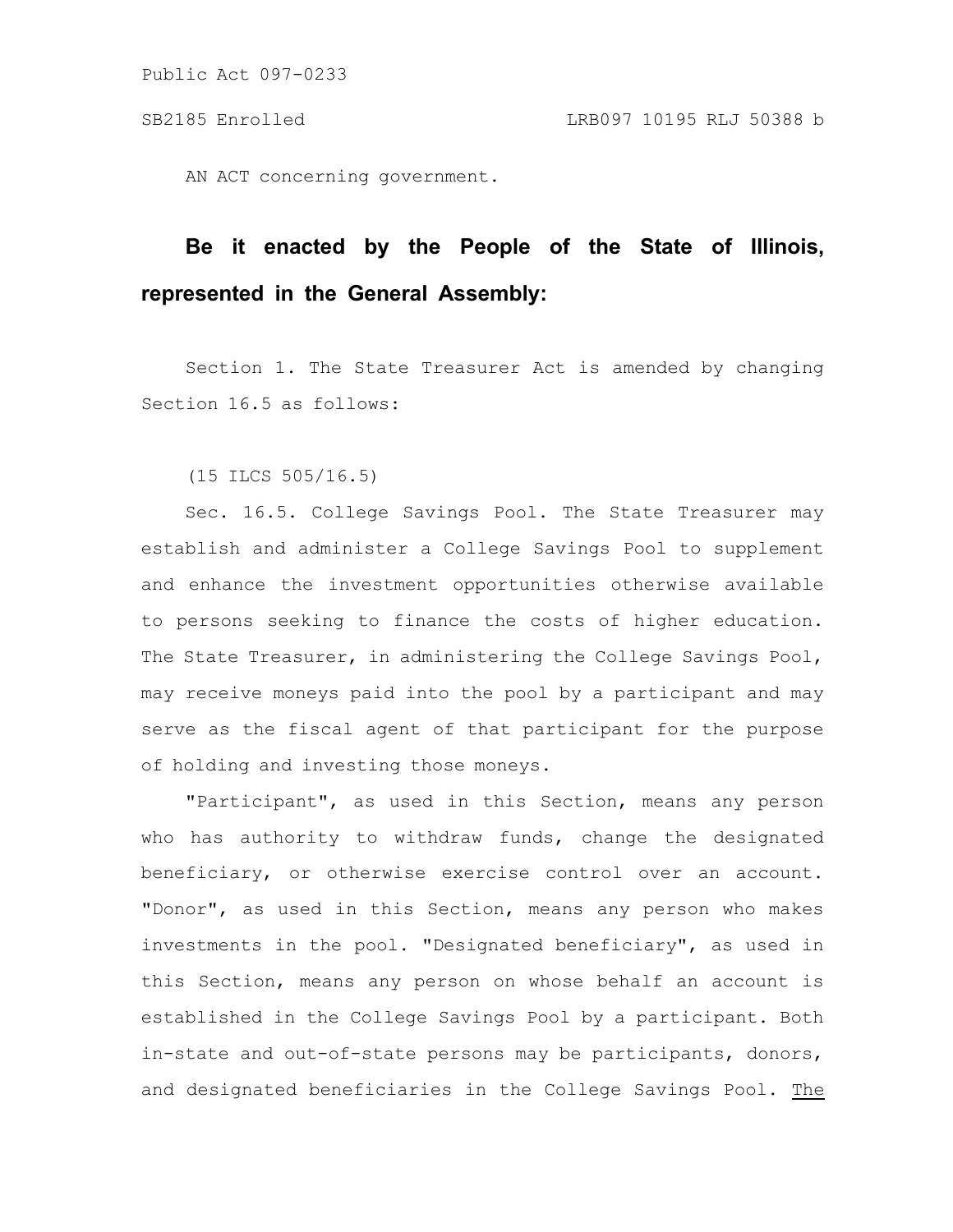College Savings Pool must be available to any individual with a valid social security number or taxpayer identification number for the benefit of any individual with a valid social security number or taxpayer identification number, unless a contract in effect on the effective date of this amendatory Act of the 97th General Assembly does not allow for taxpayer identification numbers, in which case taxpayer identification numbers must be allowed upon the expiration of the contract.

New accounts in the College Savings Pool may be processed through participating financial institutions. "Participating financial institution", as used in this Section, means any financial institution insured by the Federal Deposit Insurance Corporation and lawfully doing business in the State of Illinois and any credit union approved by the State Treasurer and lawfully doing business in the State of Illinois that agrees to process new accounts in the College Savings Pool. Participating financial institutions may charge a processing fee to participants to open an account in the pool that shall not exceed \$30 until the year 2001. Beginning in 2001 and every year thereafter, the maximum fee limit shall be adjusted by the Treasurer based on the Consumer Price Index for the North Central Region as published by the United States Department of Labor, Bureau of Labor Statistics for the immediately preceding calendar year. Every contribution received by a financial institution for investment in the College Savings Pool shall be transferred from the financial institution to a location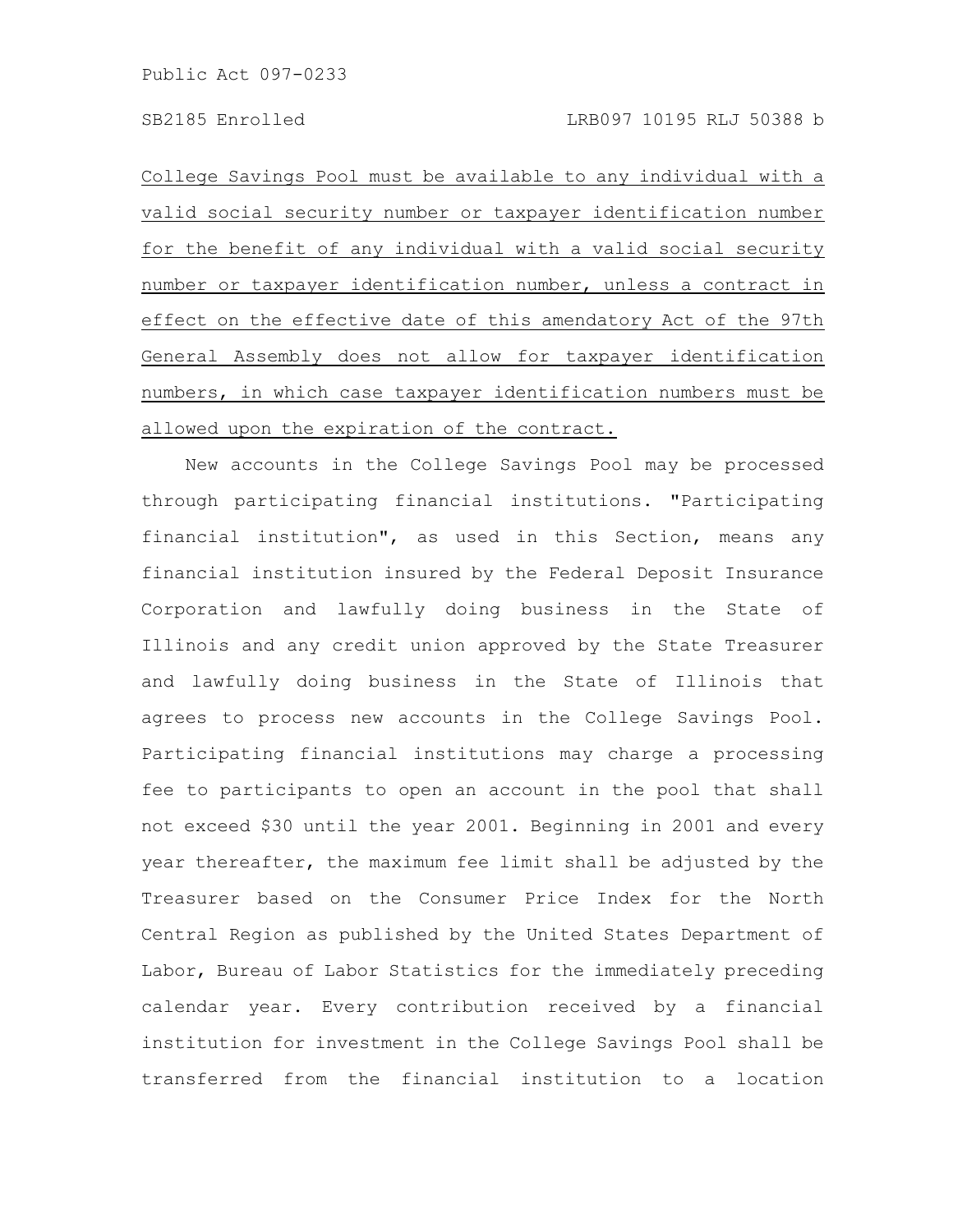selected by the State Treasurer within one business day following the day that the funds must be made available in accordance with federal law. All communications from the State Treasurer to participants and donors shall reference the participating financial institution at which the account was processed.

The Treasurer may invest the moneys in the College Savings Pool in the same manner and in the same types of investments provided for the investment of moneys by the Illinois State Board of Investment. To enhance the safety and liquidity of the College Savings Pool, to ensure the diversification of the investment portfolio of the pool, and in an effort to keep investment dollars in the State of Illinois, the State Treasurer may make a percentage of each account available for investment in participating financial institutions doing business in the State. The State Treasurer may deposit with the participating financial institution at which the account was processed the following percentage of each account at a prevailing rate offered by the institution, provided that the deposit is federally insured or fully collateralized and the institution accepts the deposit: 10% of the total amount of each account for which the current age of the beneficiary is less than 7 years of age, 20% of the total amount of each account for which the beneficiary is at least 7 years of age and less than 12 years of age, and 50% of the total amount of each account for which the current age of the beneficiary is at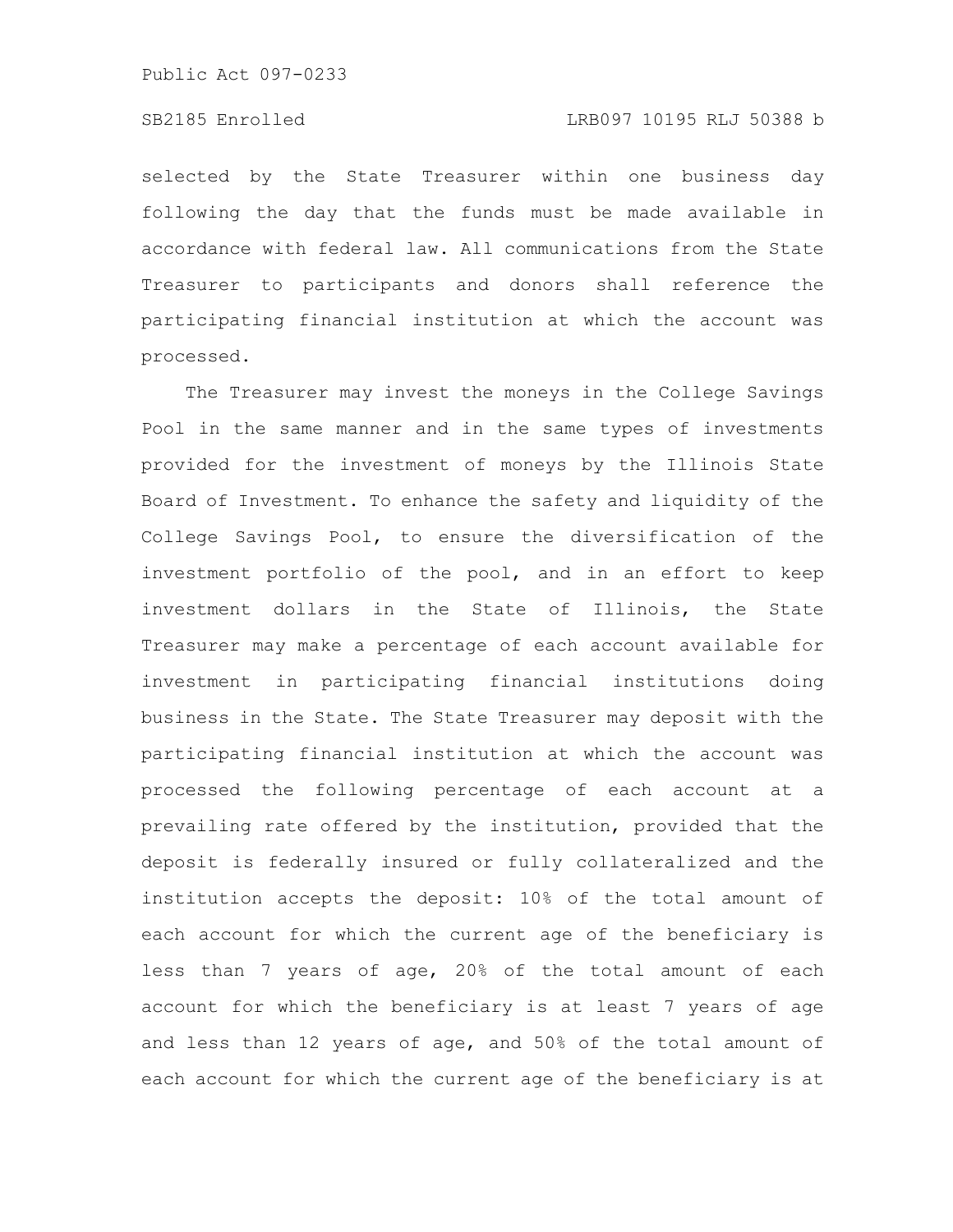least 12 years of age. The Treasurer shall develop, publish, and implement an investment policy covering the investment of the moneys in the College Savings Pool. The policy shall be published (i) at least once each year in at least one newspaper of general circulation in both Springfield and Chicago and (ii) each year as part of the audit of the College Savings Pool by the Auditor General, which shall be distributed to all participants. The Treasurer shall notify all participants in writing, and the Treasurer shall publish in a newspaper of general circulation in both Chicago and Springfield, any changes to the previously published investment policy at least 30 calendar days before implementing the policy. Any investment policy adopted by the Treasurer shall be reviewed and updated if necessary within 90 days following the date that the State Treasurer takes office.

Participants shall be required to use moneys distributed from the College Savings Pool for qualified expenses at eligible educational institutions. "Qualified expenses", as used in this Section, means the following: (i) tuition, fees, and the costs of books, supplies, and equipment required for enrollment or attendance at an eligible educational institution and (ii) certain room and board expenses incurred while attending an eligible educational institution at least half-time. "Eligible educational institutions", as used in this Section, means public and private colleges, junior colleges, graduate schools, and certain vocational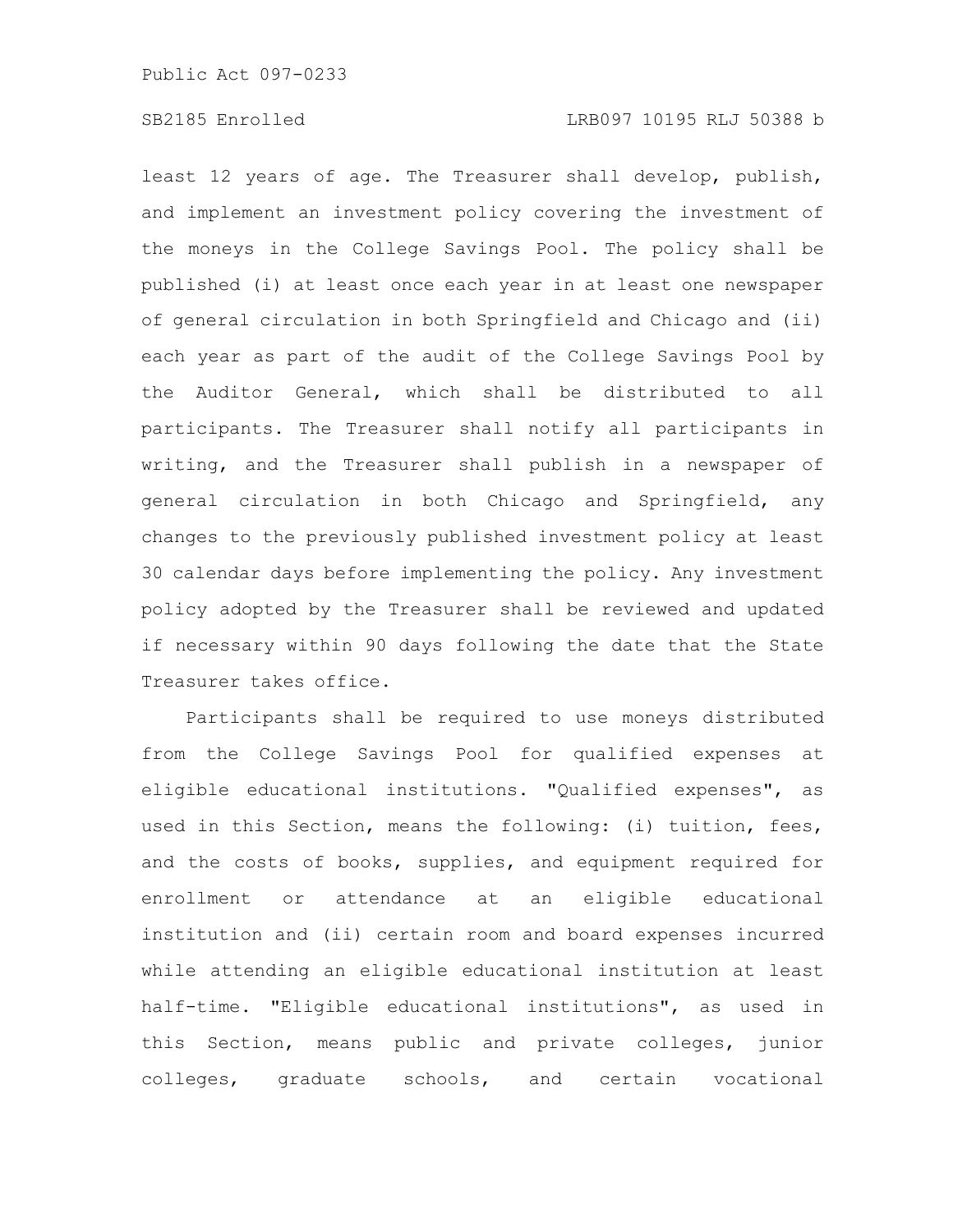institutions that are described in Section 481 of the Higher Education Act of 1965 (20 U.S.C. 1088) and that are eligible to participate in Department of Education student aid programs. A student shall be considered to be enrolled at least half-time if the student is enrolled for at least half the full-time academic work load for the course of study the student is pursuing as determined under the standards of the institution at which the student is enrolled. Distributions made from the pool for qualified expenses shall be made directly to the eligible educational institution, directly to a vendor, or in the form of a check payable to both the beneficiary and the institution or vendor. Any moneys that are distributed in any other manner or that are used for expenses other than qualified expenses at an eligible educational institution shall be subject to a penalty of 10% of the earnings unless the beneficiary dies, becomes disabled, or receives a scholarship that equals or exceeds the distribution. Penalties shall be withheld at the time the distribution is made.

The Treasurer shall limit the contributions that may be made on behalf of a designated beneficiary based on the limitations established by the Internal Revenue Service. The contributions made on behalf of a beneficiary who is also a beneficiary under the Illinois Prepaid Tuition Program shall be further restricted to ensure that the contributions in both programs combined do not exceed the limit established for the College Savings Pool. The Treasurer shall provide the Illinois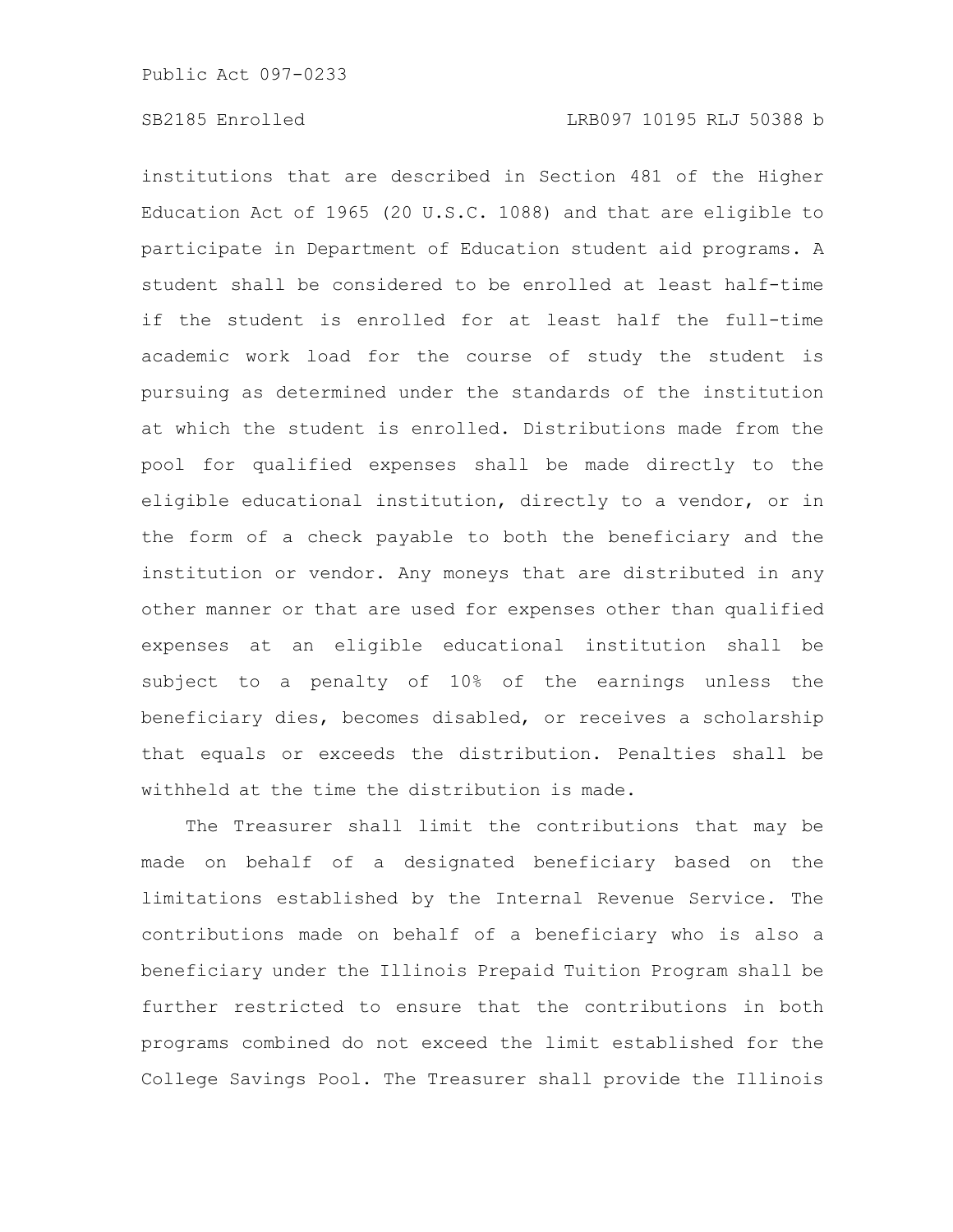Student Assistance Commission each year at a time designated by the Commission, an electronic report of all participant accounts in the Treasurer's College Savings Pool, listing total contributions and disbursements from each individual account during the previous calendar year. As soon thereafter as is possible following receipt of the Treasurer's report, the Illinois Student Assistance Commission shall, in turn, provide the Treasurer with an electronic report listing those College Savings Pool participants who also participate in the State's prepaid tuition program, administered by the Commission. The Commission shall be responsible for filing any combined tax reports regarding State qualified savings programs required by the United States Internal Revenue Service. The Treasurer shall work with the Illinois Student Assistance Commission to coordinate the marketing of the College Savings Pool and the Illinois Prepaid Tuition Program when considered beneficial by the Treasurer and the Director of the Illinois Student Assistance Commission. The Treasurer's office shall not publicize or otherwise market the College Savings Pool or accept any moneys into the College Savings Pool prior to March 1, 2000. The Treasurer shall provide a separate accounting for each designated beneficiary to each participant, the Illinois Student Assistance Commission, and the participating financial institution at which the account was processed. No interest in the program may be pledged as security for a loan. Moneys held in an account invested in the Illinois College Savings Pool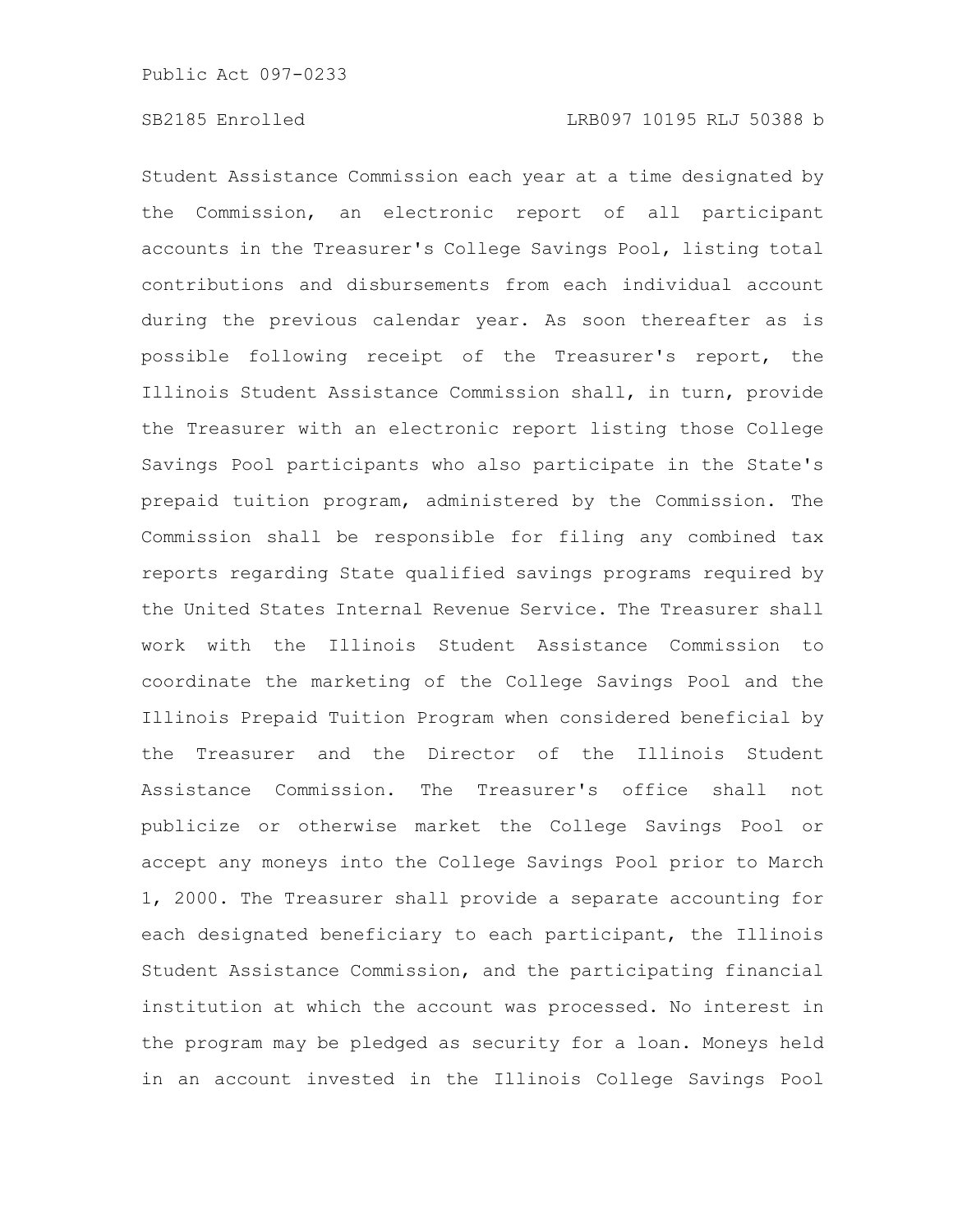# SB2185 Enrolled LRB097 10195 RLJ 50388 b

shall be exempt from all claims of the creditors of the participant, donor, or designated beneficiary of that account, except for the non-exempt College Savings Pool transfers to or from the account as defined under subsection (j) of Section 12-1001 of the Code of Civil Procedure (735 ILCS 5/12-1001(j)).

The assets of the College Savings Pool and its income and operation shall be exempt from all taxation by the State of Illinois and any of its subdivisions. The accrued earnings on investments in the Pool once disbursed on behalf of a designated beneficiary shall be similarly exempt from all taxation by the State of Illinois and its subdivisions, so long as they are used for qualified expenses. Contributions to a College Savings Pool account during the taxable year may be deducted from adjusted gross income as provided in Section 203 of the Illinois Income Tax Act. The provisions of this paragraph are exempt from Section 250 of the Illinois Income Tax Act.

The Treasurer shall adopt rules he or she considers necessary for the efficient administration of the College Savings Pool. The rules shall provide whatever additional parameters and restrictions are necessary to ensure that the College Savings Pool meets all of the requirements for a qualified state tuition program under Section 529 of the Internal Revenue Code (26 U.S.C. 529). The rules shall provide for the administration expenses of the pool to be paid from its earnings and for the investment earnings in excess of the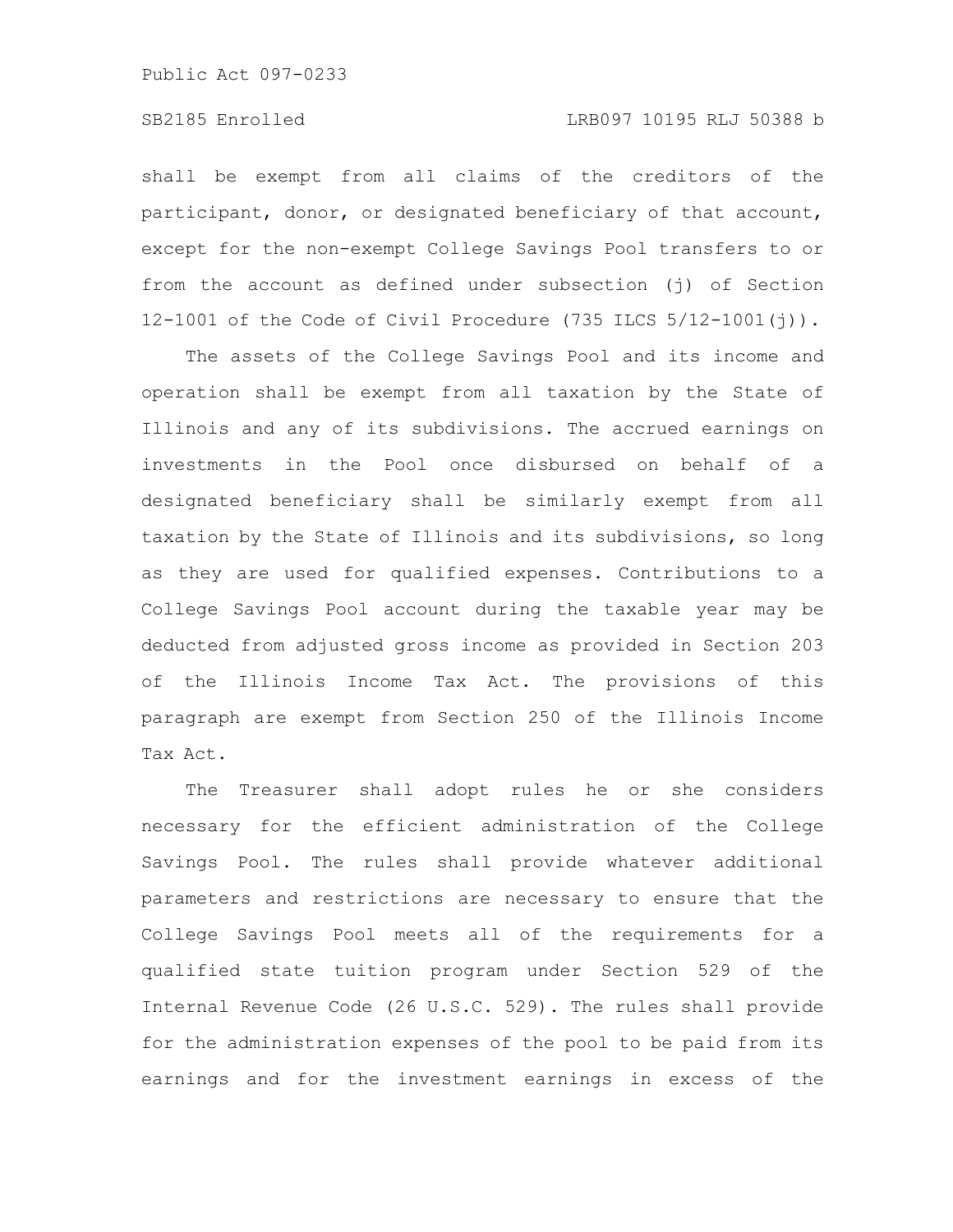expenses and all moneys collected as penalties to be credited or paid monthly to the several participants in the pool in a manner which equitably reflects the differing amounts of their respective investments in the pool and the differing periods of time for which those amounts were in the custody of the pool. Also, the rules shall require the maintenance of records that enable the Treasurer's office to produce a report for each account in the pool at least annually that documents the account balance and investment earnings. Notice of any proposed amendments to the rules and regulations shall be provided to all participants prior to adoption. Amendments to rules and regulations shall apply only to contributions made after the adoption of the amendment.

Upon creating the College Savings Pool, the State Treasurer shall give bond with 2 or more sufficient sureties, payable to and for the benefit of the participants in the College Savings Pool, in the penal sum of \$1,000,000, conditioned upon the faithful discharge of his or her duties in relation to the College Savings Pool.

(Source: P.A. 95-23, eff. 8-3-07; 95-306, eff. 1-1-08; 95-521, eff. 8-28-07; 95-876, eff. 8-21-08.)

Section 3. The School Code is amended by changing Section 21-25 as follows:

(105 ILCS 5/21-25) (from Ch. 122, par. 21-25)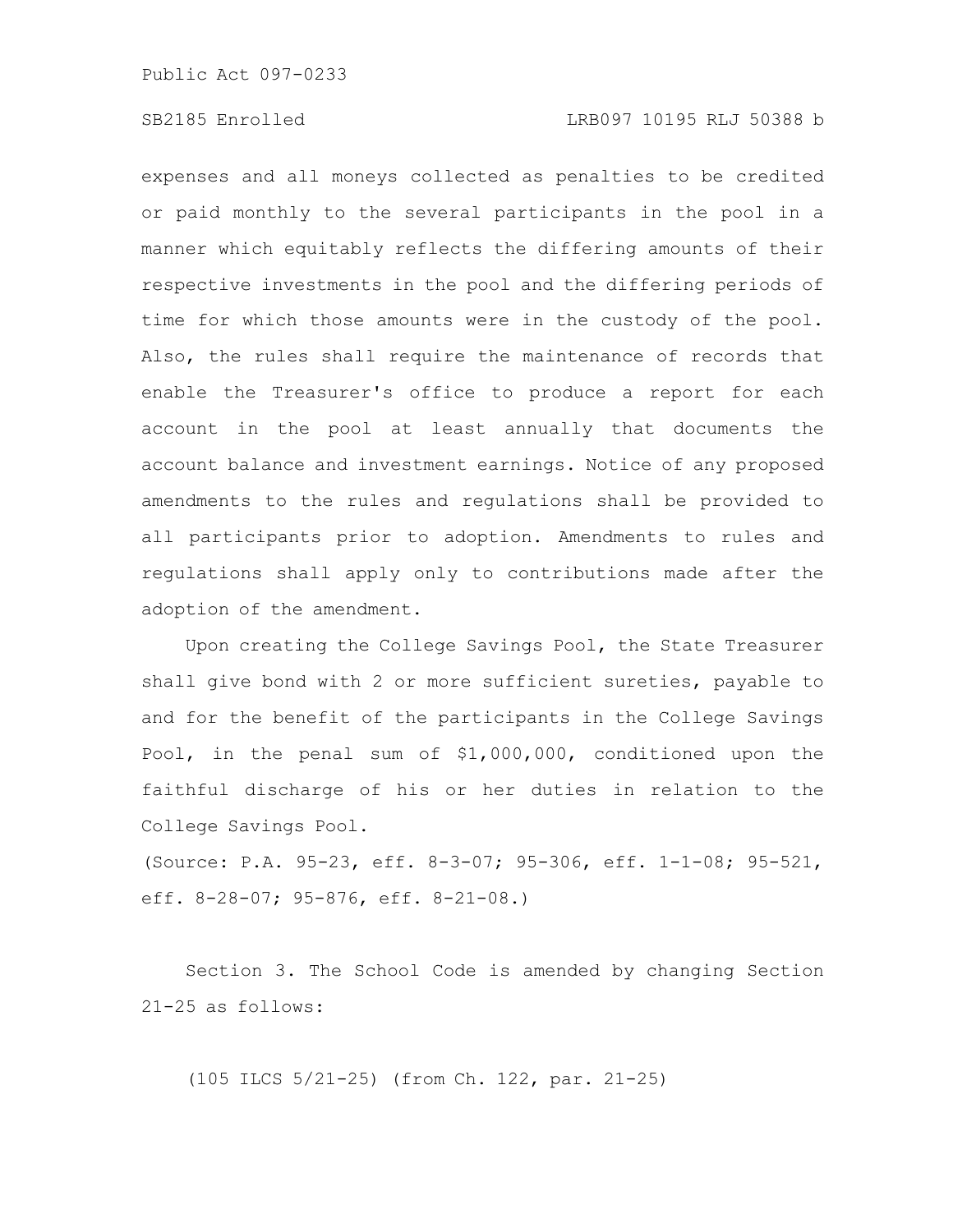Sec. 21-25. School service personnel certificate.

(a) For purposes of this Section, "school service personnel" means persons employed and performing appropriate services in an Illinois public or State-operated elementary school, secondary school, or cooperative or joint agreement with a governing body or board of control or a charter school operating in compliance with the Charter Schools Law in a position requiring a school service personnel certificate.

Subject to the provisions of Section 21-1a, a school service personnel certificate shall be issued to those applicants of good character, good health, a citizen of the United States and at least 19 years of age who have a Bachelor's degree with not fewer than 120 semester hours from a regionally accredited institution of higher learning and who meets the requirements established by the State Superintendent of Education in consultation with the State Teacher Certification Board. A school service personnel certificate with a school nurse endorsement may be issued to a person who holds a bachelor of science degree from an institution of higher learning accredited by the North Central Association or other comparable regional accrediting association. Persons seeking any other endorsement on the school service personnel certificate shall be recommended for the endorsement by a recognized teacher education institution as having completed a program of preparation approved by the State Superintendent of Education in consultation with the State Teacher Certification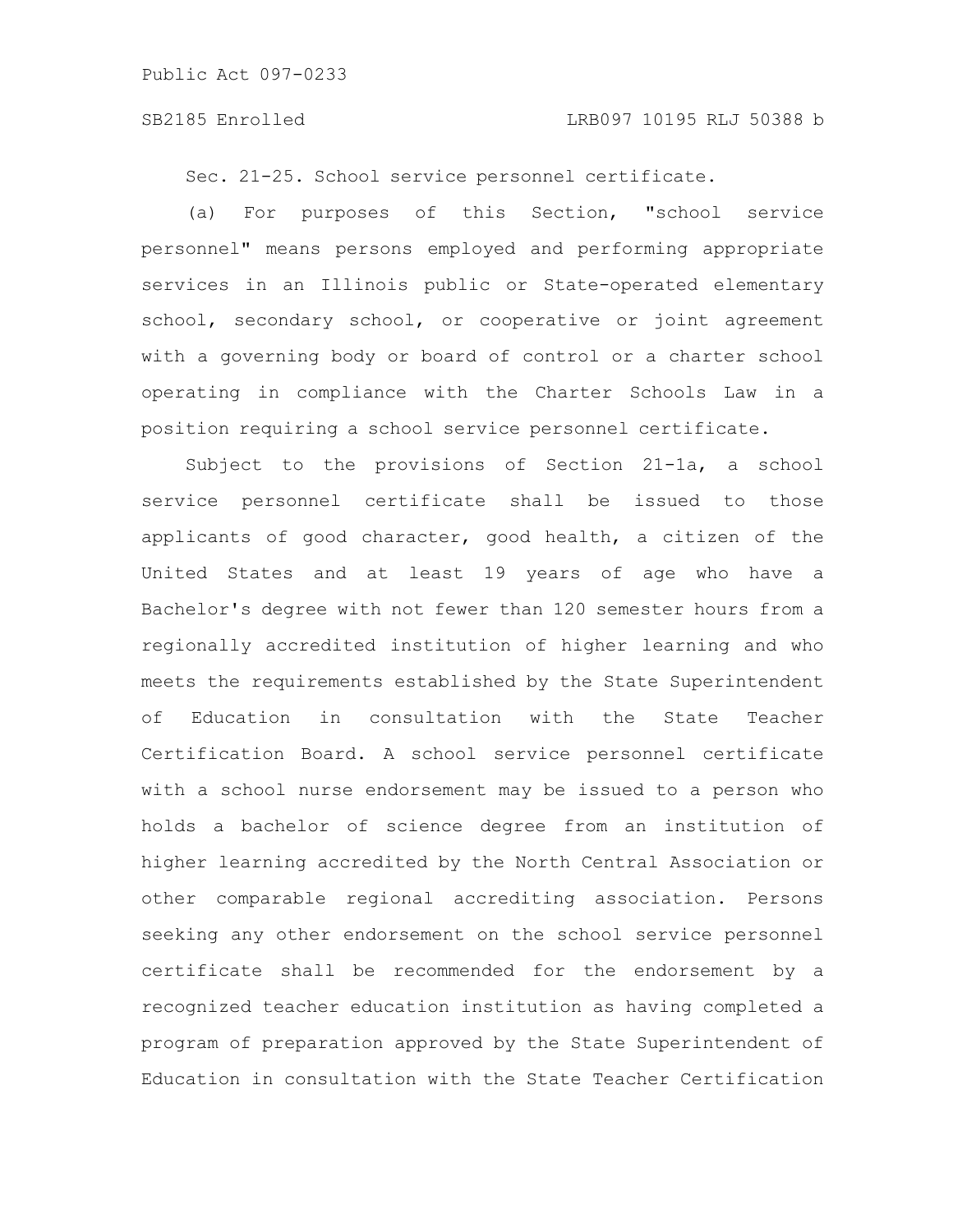Board.

(b) Until August 30, 2002, a school service personnel certificate endorsed for school social work may be issued to a student who has completed a school social work program that has not been approved by the State Superintendent of Education, provided that each of the following conditions is met:

(1) The program was offered by a recognized, public teacher education institution that first enrolled students in its master's degree program in social work in 1998;

(2) The student applying for the school service personnel certificate was enrolled in the institution's master's degree program in social work on or after May 11, 1998;

(3) The State Superintendent verifies that the student has completed coursework that is substantially similar to that required in approved school social work programs, including (i) not fewer than 600 clock hours of a supervised internship in a school setting or (ii) if the student has completed part of a supervised internship in a school setting prior to the effective date of this amendatory Act of the 92nd General Assembly and receives the prior approval of the State Superintendent, not fewer than 300 additional clock hours of supervised work in a public school setting under the supervision of a certified school social worker who certifies that the supervised work was completed in a satisfactory manner; and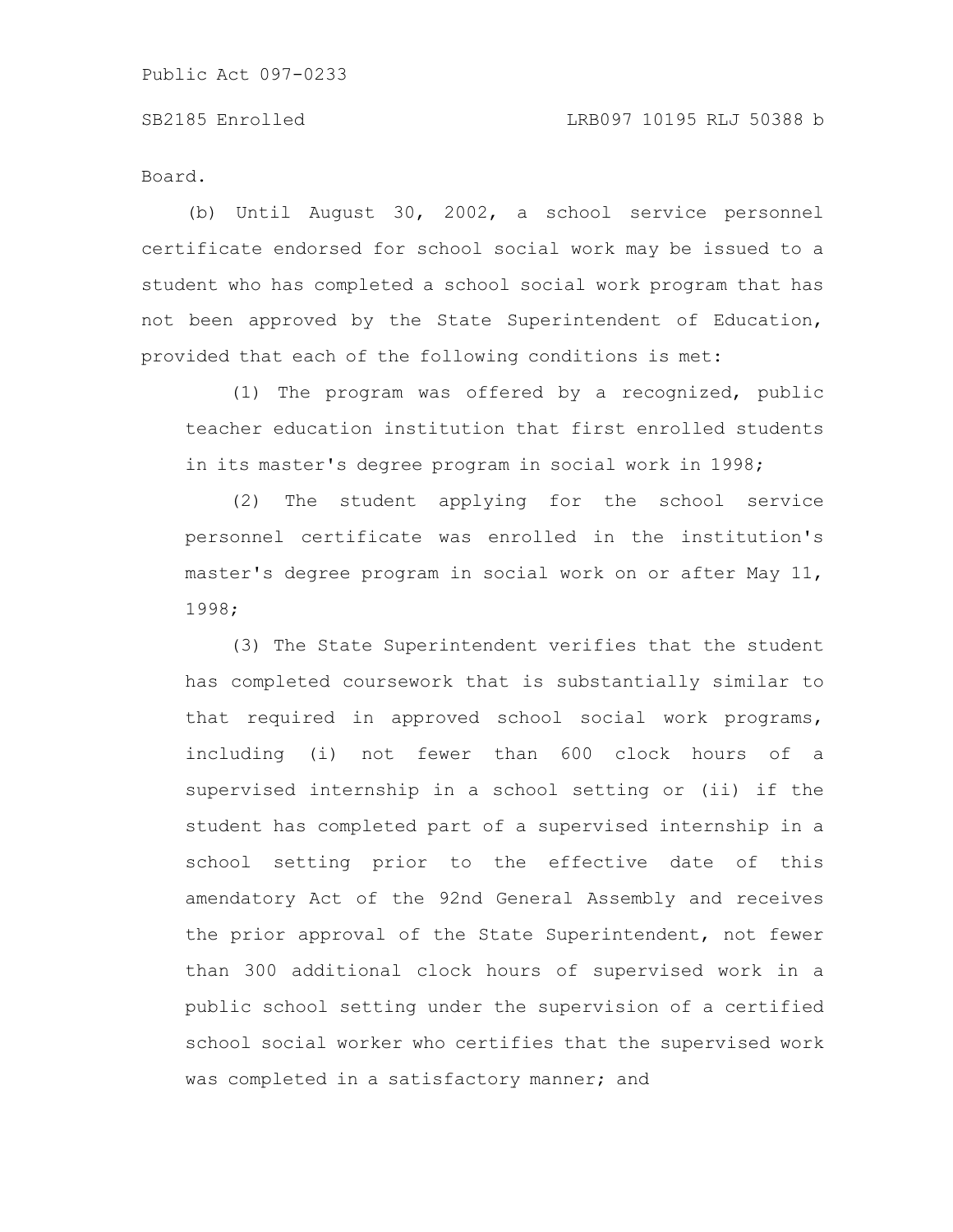(4) The student has passed a test of basic skills and the test of subject matter knowledge required by Section 21-1a.

This subsection (b) does not apply after August 29, 2002.

(c) A school service personnel certificate shall be endorsed with the area of Service as determined by the State Superintendent of Education in consultation with the State Teacher Certification Board.

The holder of such certificate shall be entitled to all of the rights and privileges granted holders of a valid teaching certificate, including teacher benefits, compensation and working conditions.

When the holder of such certificate has earned a master's degree, including 8 semester hours of graduate professional education from a recognized institution of higher learning, and has at least 2 years of successful school experience while holding such certificate, the certificate may be endorsed for supervision.

(d) Persons who have successfully achieved National Board certification through the National Board for Professional Teaching Standards shall be issued a Master School Service Personnel Certificate, valid for 10 years and renewable thereafter every 10 years through compliance with requirements set forth by the State Board of Education, in consultation with the State Teacher Certification Board. However, each holder of a Master School Service Personnel Certificate shall be eligible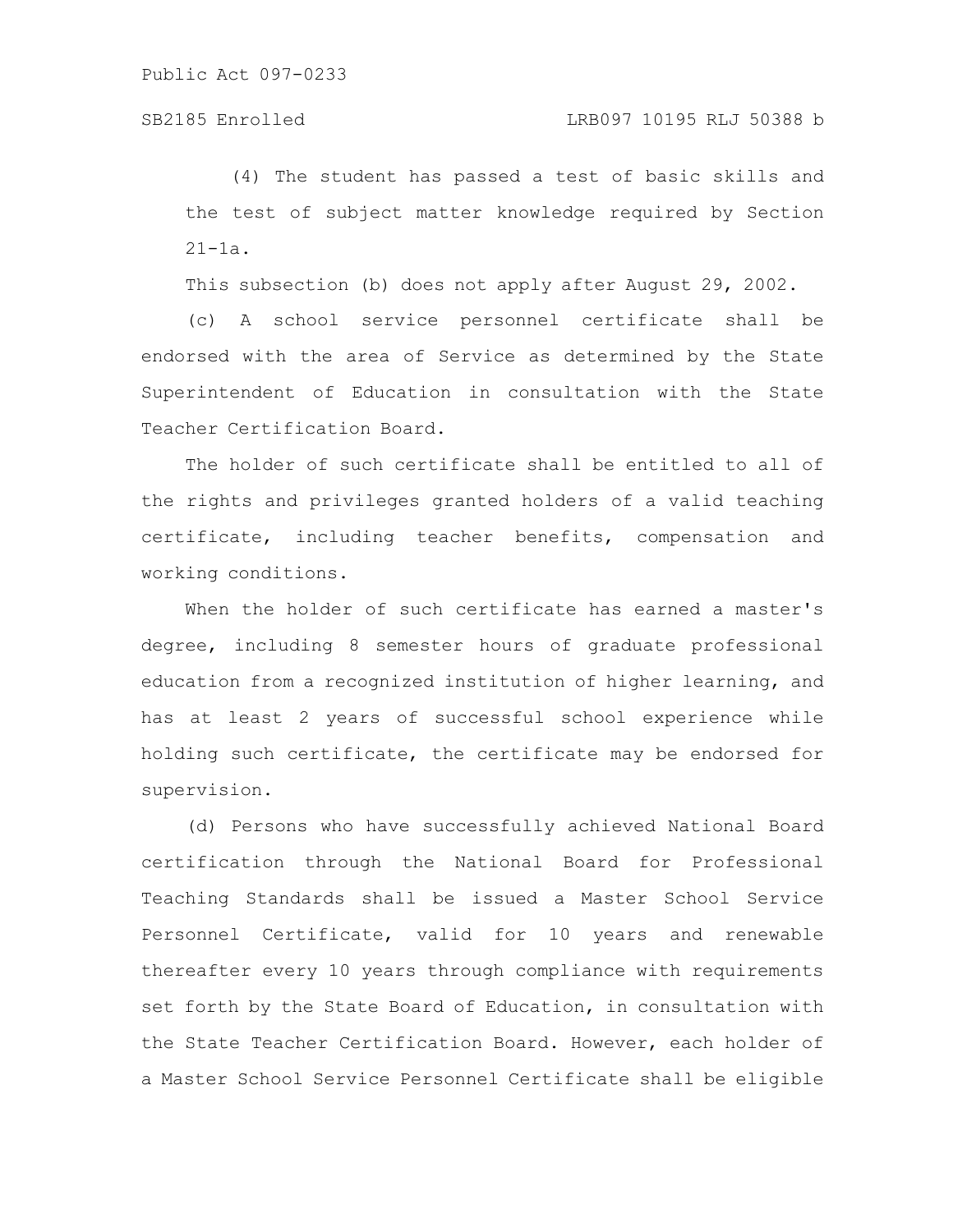for a corresponding position in this State in the areas for which he or she holds a Master Certificate without satisfying any other requirements of this Code, except for those requirements pertaining to criminal background checks.

(e) School service personnel certificates are renewable every 5 years and may be renewed as provided in this Section. Requests for renewals must be submitted, in a format prescribed by the State Board of Education, to the regional office of education responsible for the school where the holder is employed.

Upon completion of at least 80 hours of continuing professional development as provided in this subsection (e), a person who holds a valid school service personnel certificate shall have his or her certificate renewed for a period of 5 years. A person who (i) holds an active license issued by the State as a clinical professional counselor, a professional counselor, a clinical social worker, a social worker, or a speech-language pathologist; (ii) holds national certification as a Nationally Certified School Psychologist from the National School Psychology Certification Board; (iii) is nationally certified as a National Certified School Nurse from the National Board for Certification of School Nurses; (iv) is nationally certified as a National Certified Counselor or National Certified School Counselor from the National Board for Certified Counselors; or (v) holds a Certificate of Clinical Competence from the American Speech-Language-Hearing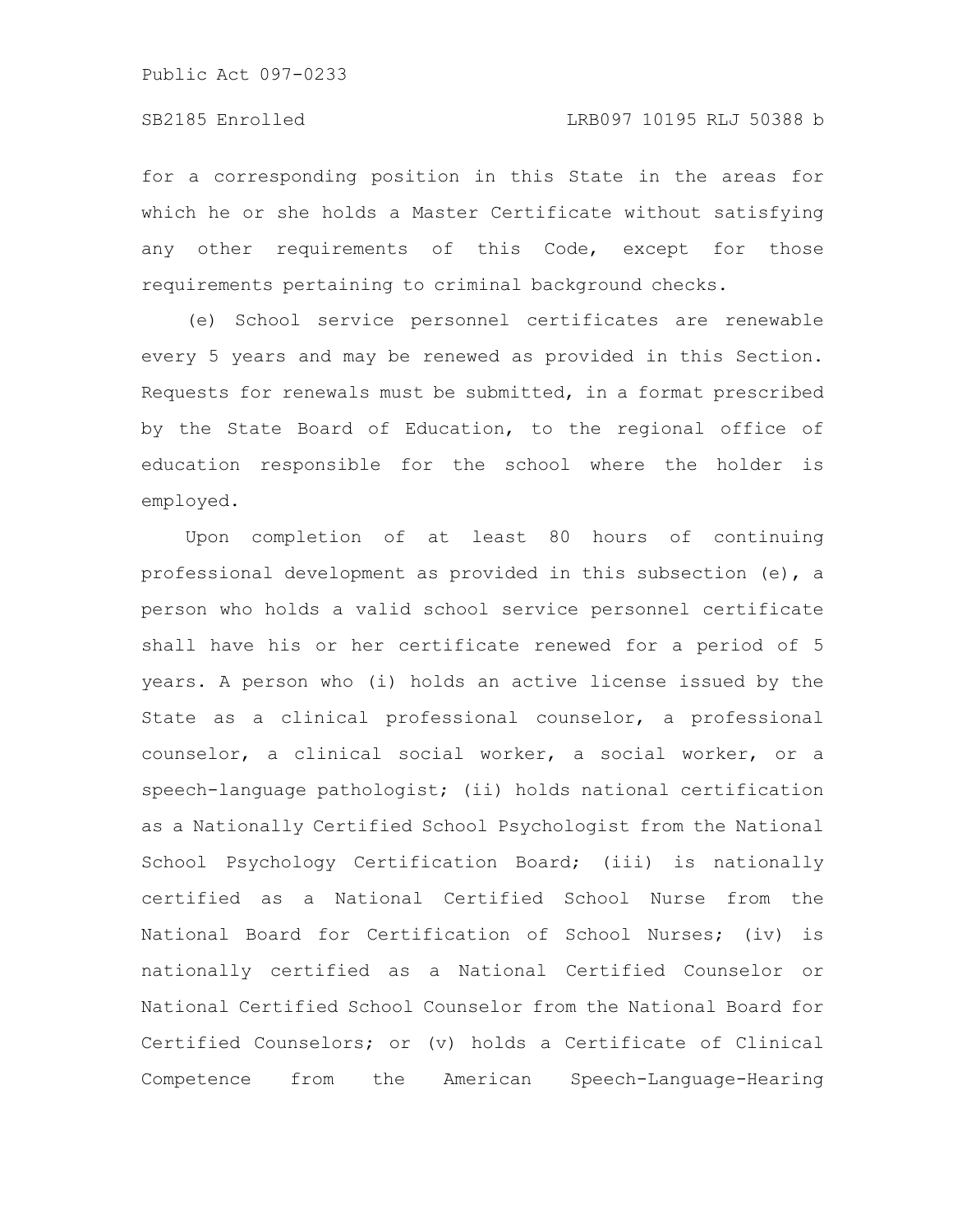Association shall be deemed to have satisfied the continuing professional development requirements established by the State Board of Education and the State Teacher Certification Board to renew a school service personnel certificate.

School service personnel certificates may be renewed by the State Teacher Certification Board based upon proof of continuing professional development. The State Board of Education shall (i) establish a procedure for renewing school service personnel certificates, which shall include without limitation annual timelines for the renewal process and the components set forth in this Section; (ii) approve or disapprove the providers of continuing professional development activities; and (iii) provide, on a timely basis to all school service personnel certificate holders, regional superintendents of schools, school districts, and others with an interest in continuing professional development, information about the standards and requirements established pursuant to this subsection (e).

Any school service personnel certificate held by an individual employed and performing services in an Illinois public or State-operated elementary school, secondary school, or cooperative or joint agreement with a governing body or board of control in a certificated school service personnel position or in a charter school in compliance with the Charter Schools Law must be maintained Valid and Active through certificate renewal activities specified in the certificate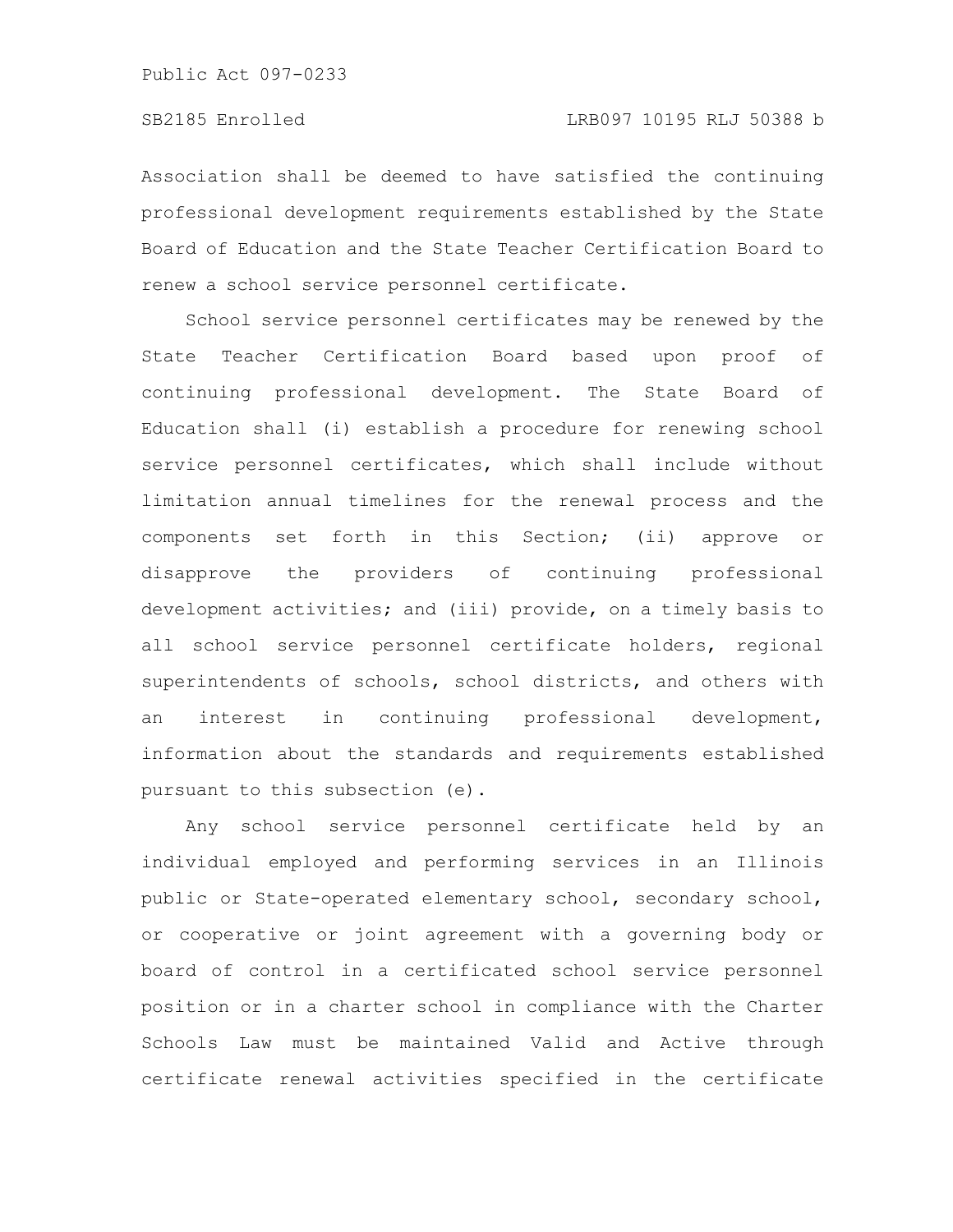renewal procedure established pursuant to this Section, provided that a holder of a Valid and Active certificate who is only employed on either a part-time basis or day-to-day basis as a substitute shall pay only the required registration fee to renew his or her certificate and maintain it as Valid and Active. All other school service personnel certificates held may be maintained as Valid and Exempt through the registration process provided for in the certificate renewal procedure established pursuant to Section 21-14 of this Code. A Valid and Exempt certificate must be immediately activated, through procedures developed by the State Board of Education upon the certificate holder becoming employed and performing services in an Illinois public or State-operated elementary school, secondary school, or cooperative or joint agreement with a governing body or board of control in a certificated school service personnel position or in a charter school operating in compliance with the Charter Schools Law. A holder of a Valid and Exempt certificate may activate his or her certificate through procedures provided for in the certificate renewal procedure established pursuant to this Section.

A school service personnel certificate that has been maintained as Valid and Active for the 5 years of the certificate's validity shall be renewed as Valid and Active upon the certificate holder (i) completing the National Board for Professional Teaching Standards process in an area of concentration comparable to the holder's school service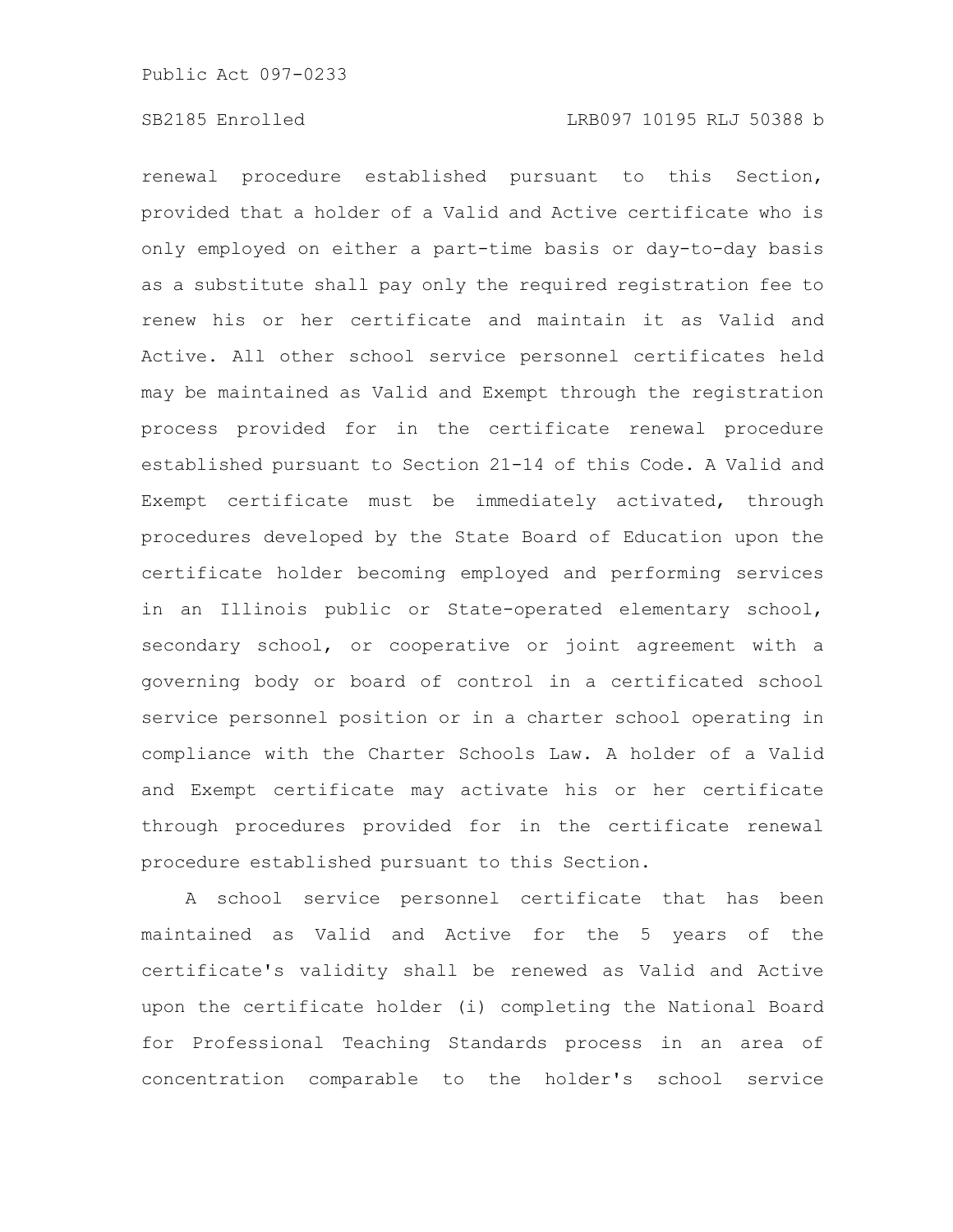personnel certificate of endorsement or (ii) earning 80 continuing professional development units as described in this Section. If, however, the certificate holder has maintained the certificate as Valid and Exempt for a portion of the 5-year period of validity, the number of continuing professional development units needed to renew the certificate as Valid and Active must be proportionately reduced by the amount of time the certificate was Valid and Exempt. If a certificate holder is employed and performs services requiring the holder's school service personnel certificate on a part-time basis for all or a portion of the certificate's 5-year period of validity, the number of continuing professional development units needed to renew the certificate as Valid and Active shall be reduced by 50% for the amount of time the certificate holder has been employed and performing such services on a part-time basis. "Part-time" means less than 50% of the school day or school term.

Beginning July 1, 2008, in order to satisfy the requirements for continuing professional development provided for in this Section, each Valid and Active school service personnel certificate holder shall complete professional development activities that address the certificate or those certificates that are required of his or her certificated position, if the certificate holder is employed and performing services in an Illinois public or State operated elementary school, secondary school, or cooperative or joint agreement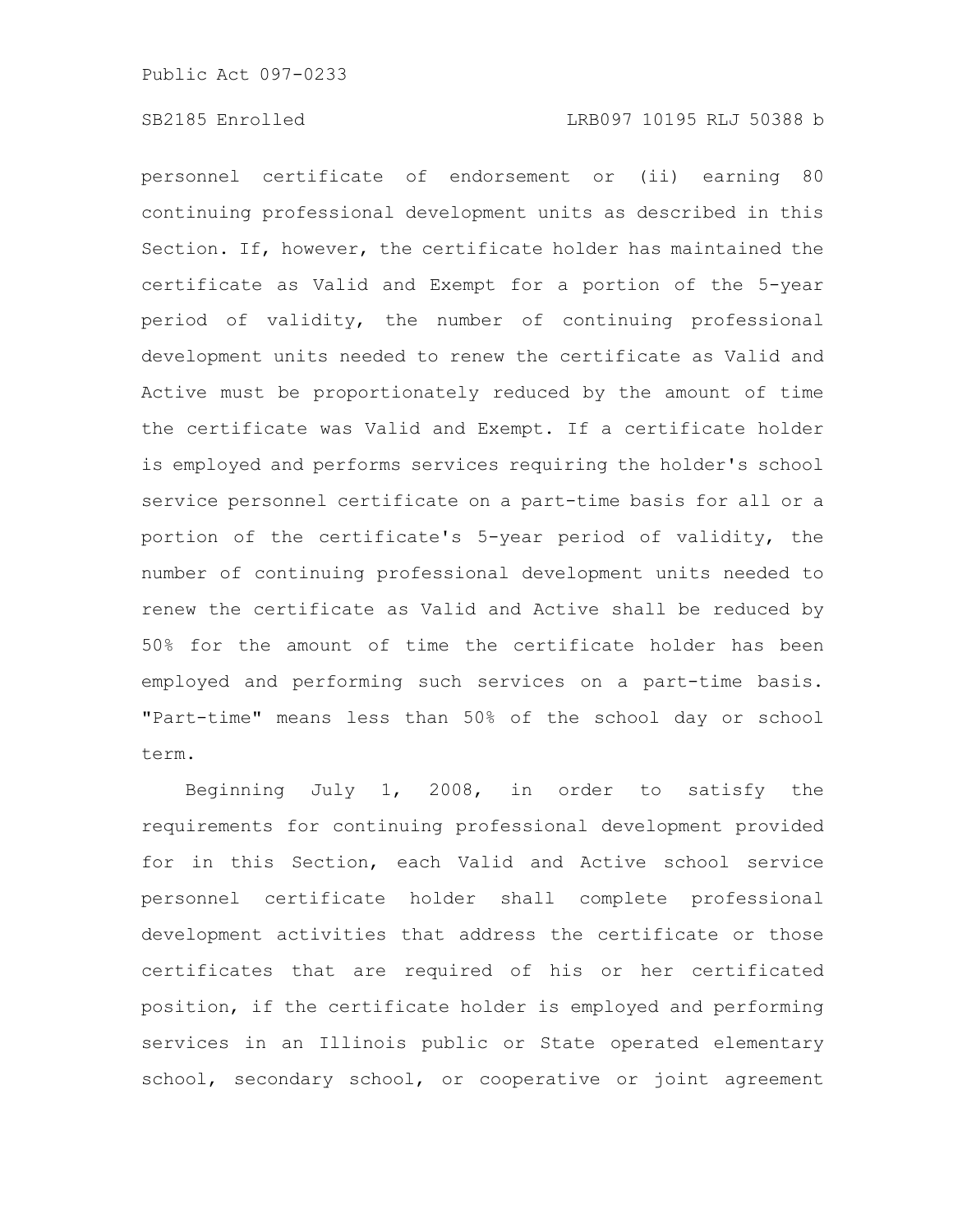# SB2185 Enrolled LRB097 10195 RLJ 50388 b

with a governing body or board of control, or that certificate or those certificates most closely related to his or her teaching position, if the certificate holder is employed in a charter school. Except as otherwise provided in this subsection (e), the certificate holder's activities must address and must reflect the following continuing professional development purposes:

(1) Advance both the certificate holder's knowledge and skills consistent with the Illinois Standards for the service area in which the certificate is endorsed in order to keep the certificate holder current in that area.

(2) Develop the certificate holder's knowledge and skills in areas determined by the State Board of Education to be critical for all school service personnel.

(3) Address the knowledge, skills, and goals of the certificate holder's local school improvement plan, if the certificate holder is employed in an Illinois public or State-operated elementary school, secondary school, or cooperative or joint agreement with a governing body or board of control.

(4) Address the needs of serving students with disabilities, including adapting and modifying clinical or professional practices to meet the needs of students with disabilities and serving such students in the least restrictive environment.

(5) Address the needs of serving students who are the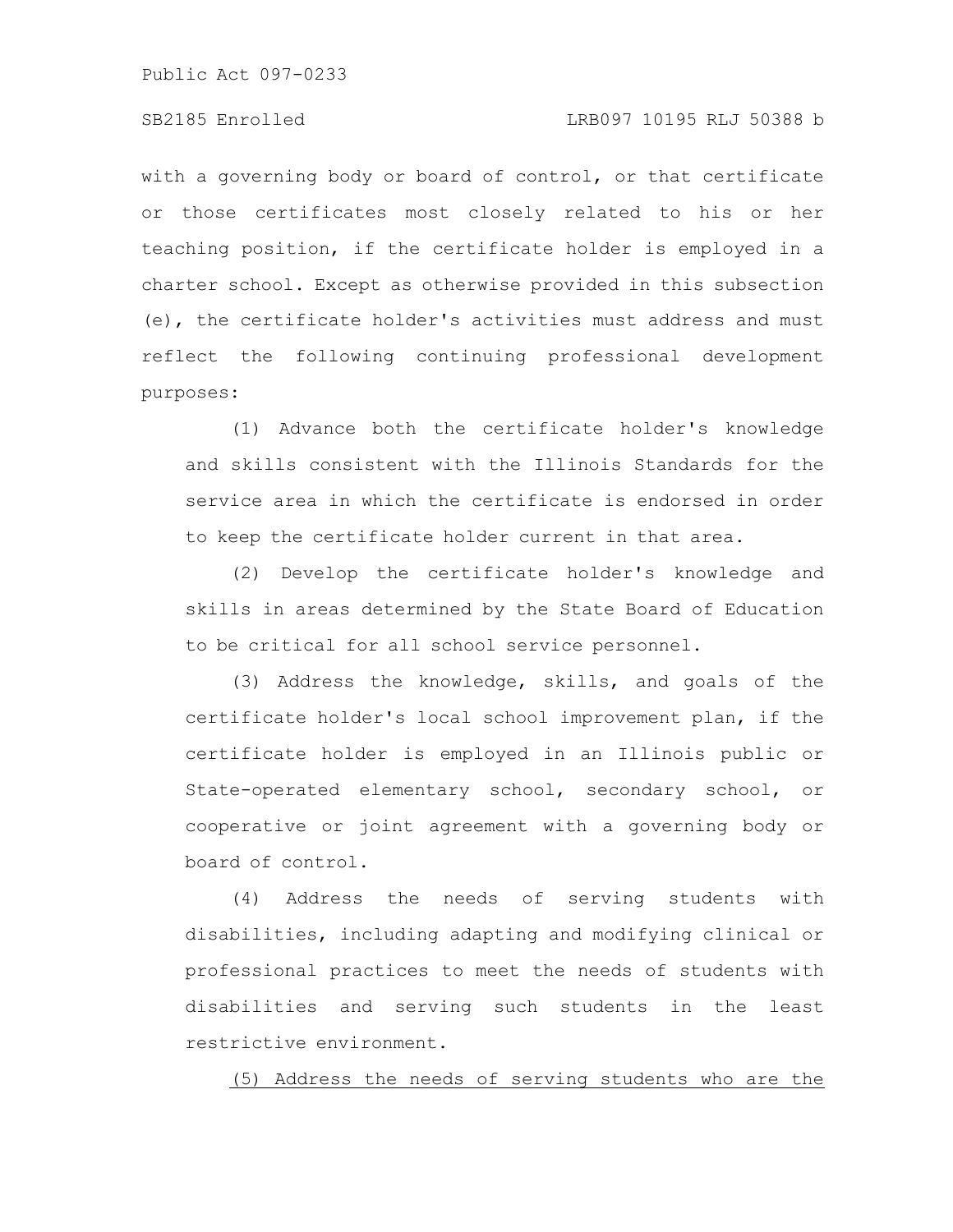children of immigrants, including, if the certificate holder is employed as a counselor in an Illinois public or State-operated secondary school, opportunities for higher education for students who are undocumented immigrants.

The coursework or continuing professional development units ("CPDU") required under this subsection (e) must total 80 CPDUs or the equivalent and must address  $\frac{4}{3}$  3 of the  $\frac{5}{3}$  4 purposes described in items (1) through (5)  $\left(\frac{4}{4}\right)$  of this subsection (e). Holders of school service personnel certificates may fulfill this obligation with any combination of semester hours or CPDUs as follows:

(A) Collaboration and partnership activities related to improving the school service personnel certificate holder's knowledge and skills, including (i) participating on collaborative planning and professional improvement teams and committees; (ii) peer review and coaching; (iii) mentoring in a formal mentoring program, including service as a consulting teacher participating in a remediation process formulated under Section 24A-5 of this Code; (iv) participating in site-based management or decision-making teams, relevant committees, boards, or task forces directly related to school improvement plans; (v) coordinating community resources in schools, if the project is a specific goal of the school improvement plan; (vi) facilitating parent education programs for a school, school district, or regional office of education directly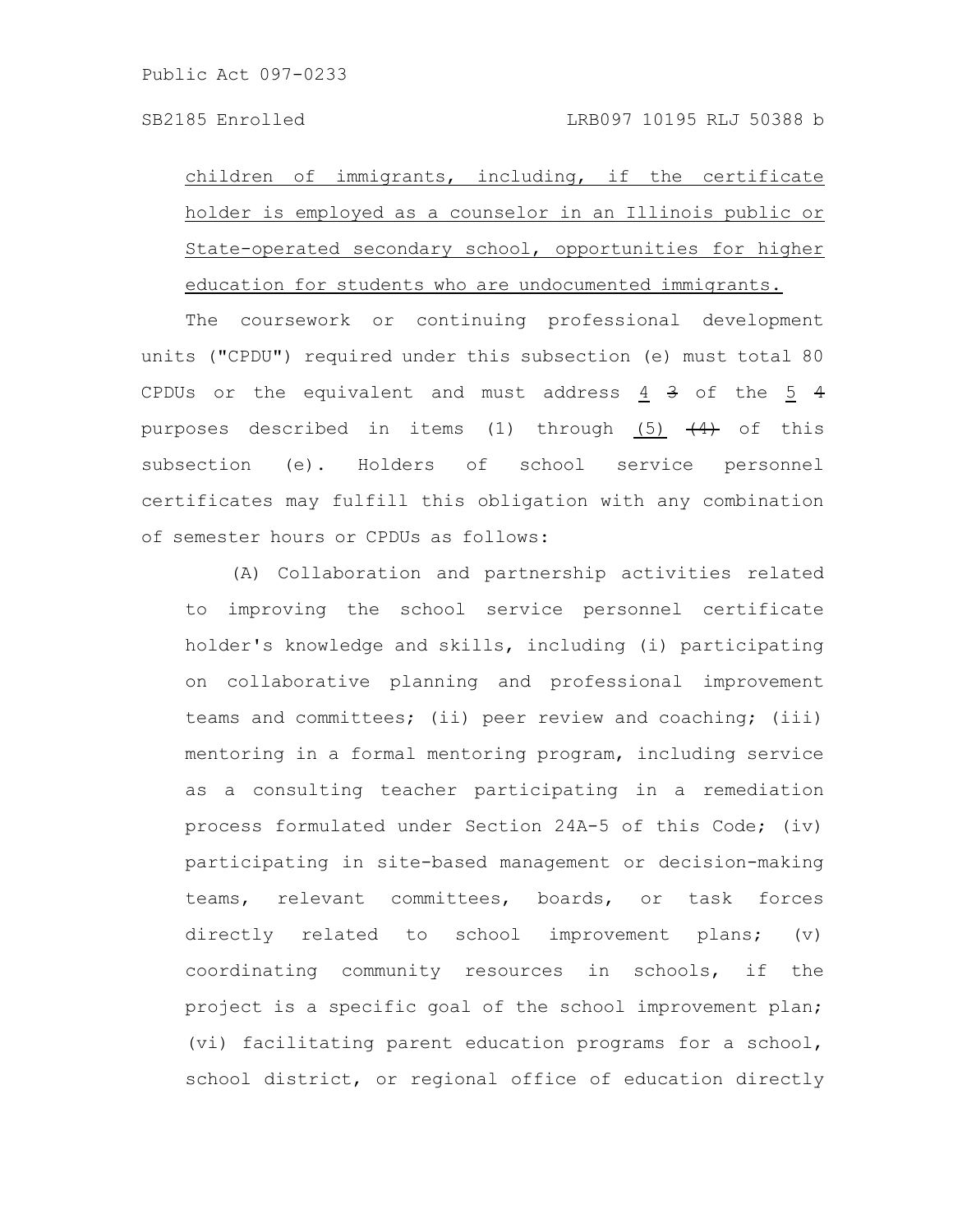related to student achievement or school improvement plans; (vii) participating in business, school, or community partnerships directly related to student achievement or school improvement plans; or (viii) supervising a student teacher (student services personnel) or teacher education candidate in clinical supervision, provided that the supervision may be counted only once during the course of 5 years.

(B) Coursework from a regionally accredited institution of higher learning related to one of the purposes listed in items (1) through (4) of this subsection (e), which shall apply at the rate of 15 continuing professional development units per semester hour of credit earned during the previous 5-year period when the status of the holder's school service personnel certificate was Valid and Active. Proportionate reductions shall apply when the holder's status was Valid and Active for less than the 5-year period preceding the renewal.

(C) Teaching college or university courses in areas relevant to the certificate area being renewed, provided that the teaching may be counted only once during the course of 5 years.

(D) Conferences, workshops, institutes, seminars, or symposiums designed to improve the certificate holder's knowledge and skills in the service area and applicable to the purposes listed in items (1) through (5)  $\left(4\right)$  of this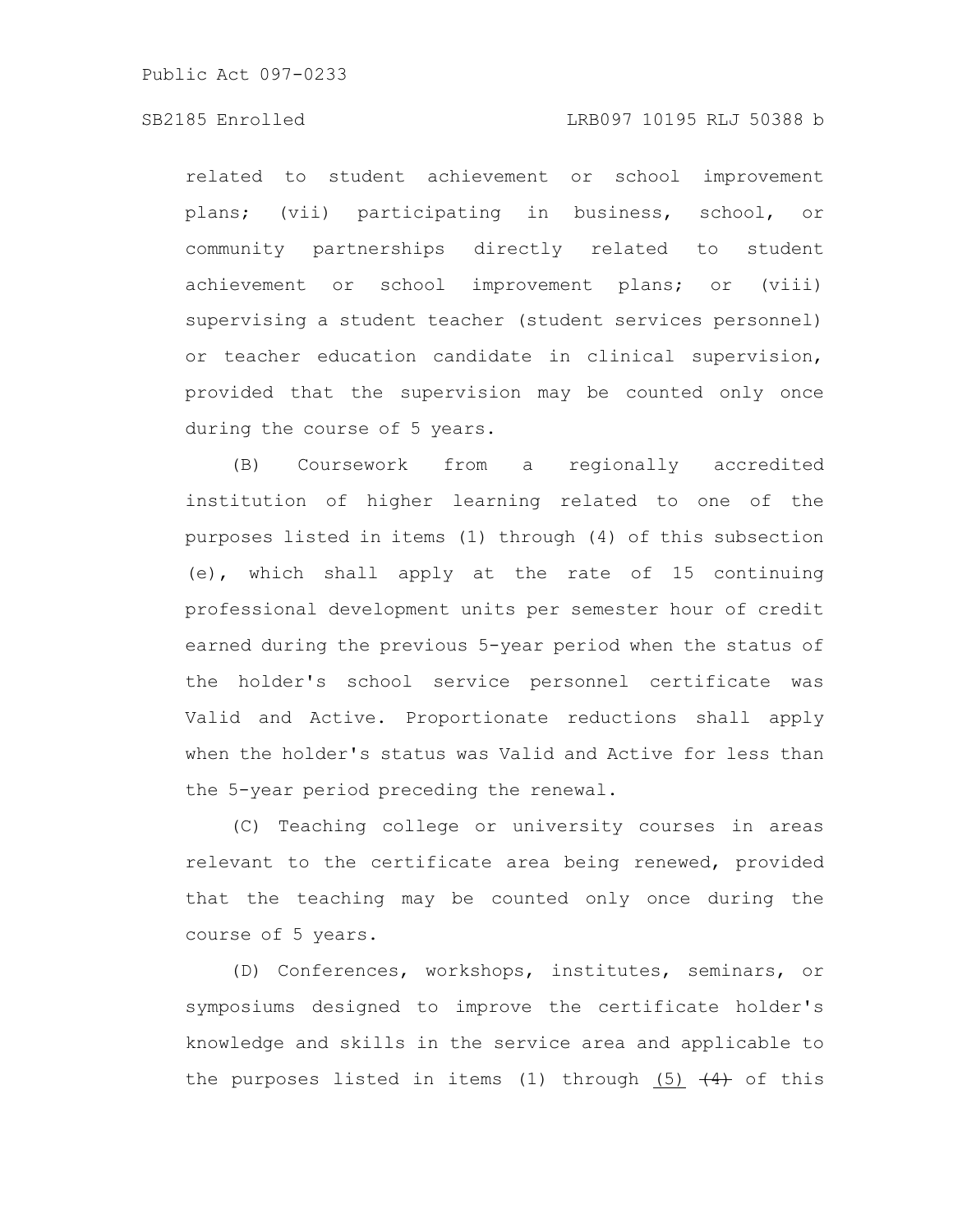subsection (e). One CPDU shall be awarded for each hour of attendance. No one shall receive credit for conferences, workshops, institutes, seminars, or symposiums that are designed for entertainment, promotional, or commercial purposes or that are solely inspirational or motivational. The State Superintendent of Education and regional superintendents of schools are authorized to review the activities and events provided or to be provided under this subdivision (D) and to investigate complaints regarding those activities and events. Either the State Superintendent of Education or a regional superintendent of schools may recommend that the State Board of Education disapprove those activities and events considered to be inconsistent with this subdivision (D).

(E) Completing non-university credit directly related to student achievement, school improvement plans, or State priorities.

(F) Participating in or presenting at workshops, seminars, conferences, institutes, or symposiums.

(G) Training as external reviewers for quality assurance.

(H) Training as reviewers of university teacher preparation programs.

(I) Other educational experiences related to improving the school service personnel's knowledge and skills as a teacher, including (i) participating in action research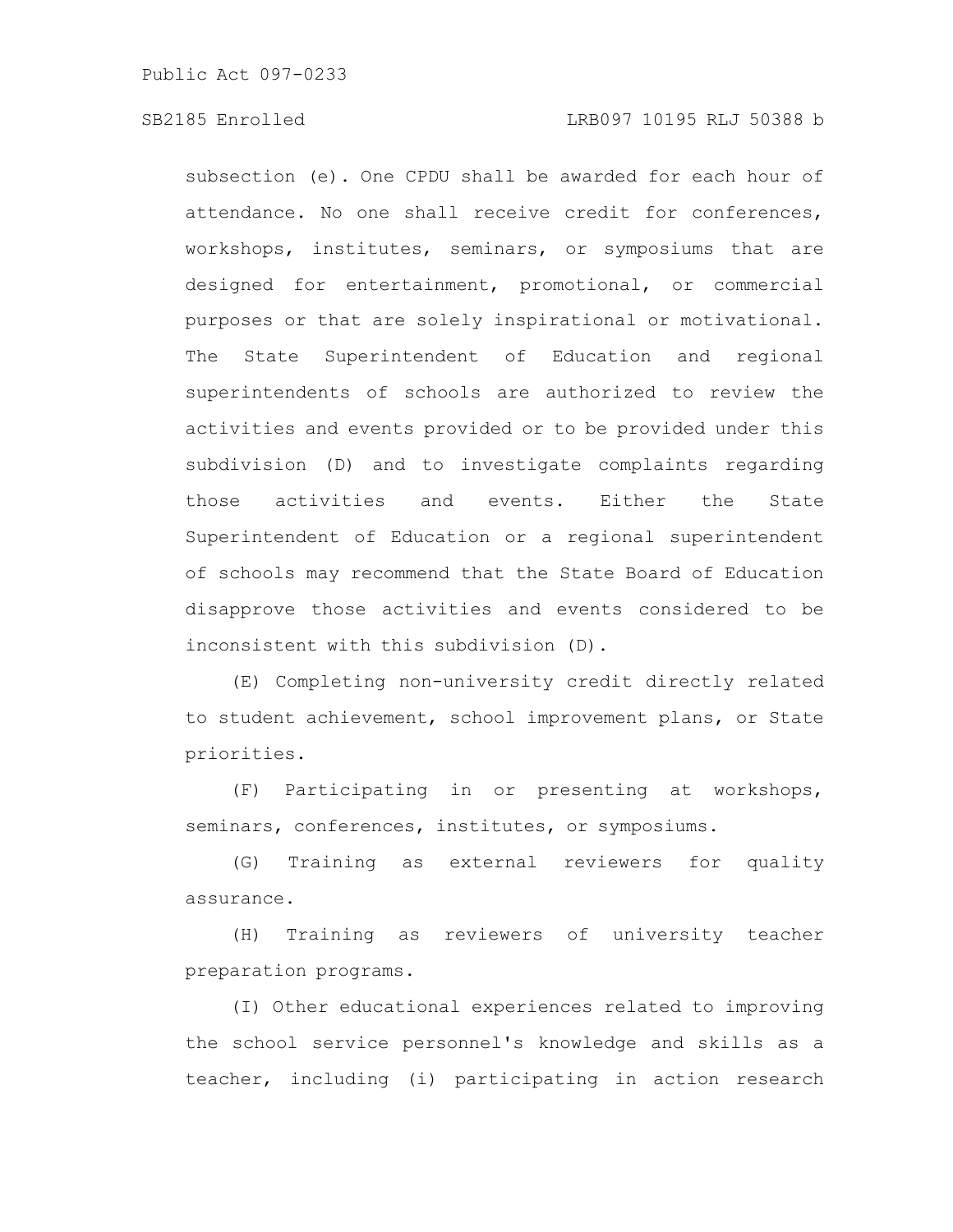and inquiry projects; (ii) traveling related to one's assignment and directly related to school service personnel achievement or school improvement plans and approved by the regional superintendent of schools or his or her designee at least 30 days prior to the travel experience, provided that the traveling shall not include time spent commuting to destinations where the learning experience will occur; (iii) participating in study groups related to student achievement or school improvement plans; (iv) serving on a statewide education-related committee, including without limitation the State Teacher Certification Board, State Board of Education strategic agenda teams, or the State Advisory Council on Education of Children with Disabilities; (v) participating in work/learn programs or internships; or (vi) developing a portfolio of student and teacher work.

(J) Professional leadership experiences related to improving the teacher's knowledge and skills as a teacher, including (i) participating in curriculum development or assessment activities at the school, school district, regional office of education, State, or national level; (ii) participating in team or department leadership in a school or school district; (iii) participating on external or internal school or school district review teams; (iv) publishing educational articles, columns, or books relevant to the certificate area being renewed; or (v)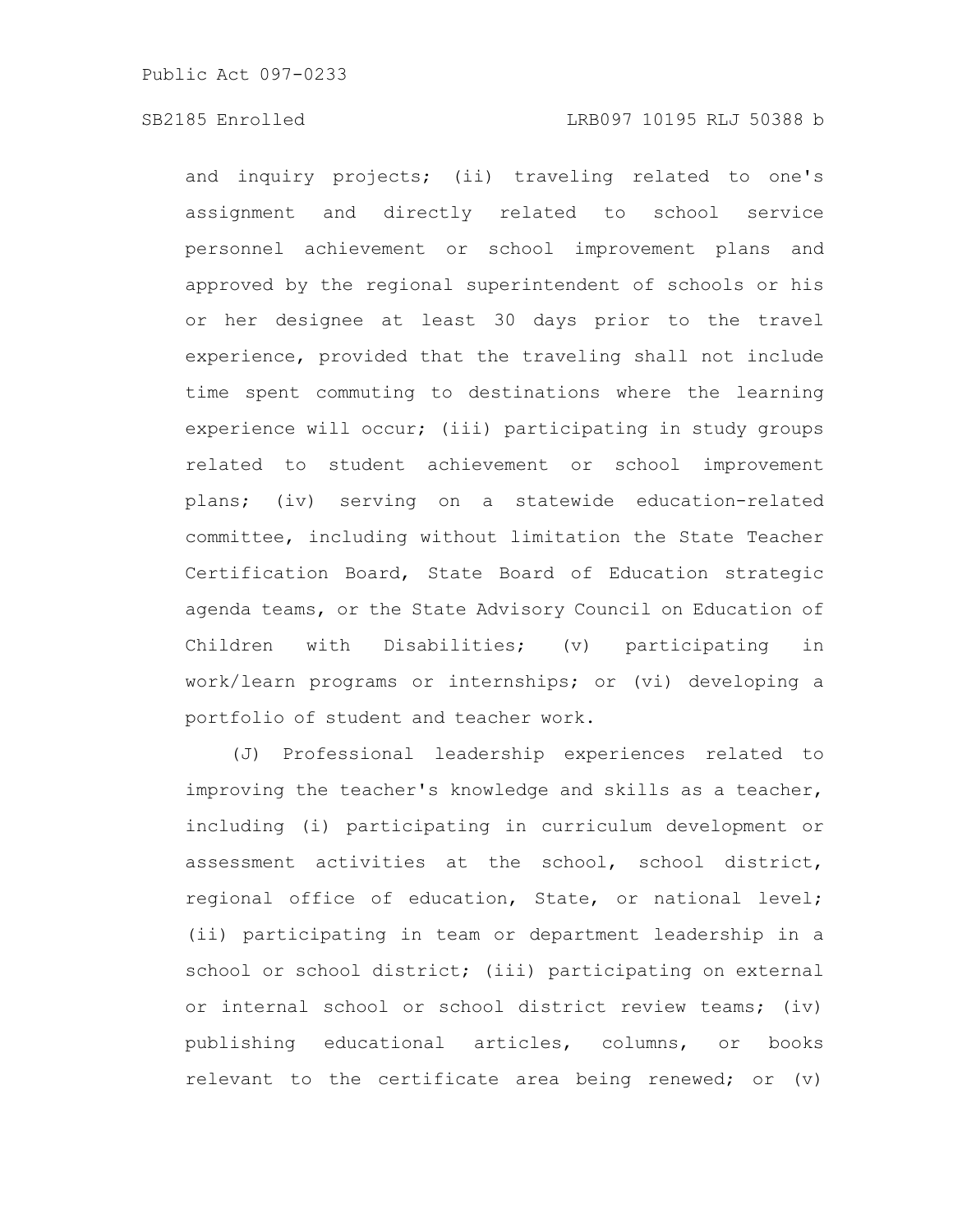participating in non-strike-related professional association or labor organization service or activities related to professional development.

(Source: P.A. 94-105, eff. 7-1-05; 95-592, eff. 7-1-08.)

Section 5. The Higher Education Student Assistance Act is amended by adding Section 67 and by changing Section 75 as follows:

(110 ILCS 947/67 new)

Sec. 67. Illinois DREAM Fund Commission.

(a) The Illinois Student Assistance Commission shall establish an Illinois DREAM Fund Commission. The Governor shall appoint, with the advice and consent of the Senate, members to the Illinois DREAM Fund Commission, which shall be comprised of 9 members representing the geographic and ethnic diversity of this State, including students, college and university administrators and faculty, and other individuals committed to advancing the educational opportunities of the children of immigrants.

(b) The Illinois DREAM Fund Commission is charged with all of the following responsibilities:

(1) Administering this Section and raising funds for the Illinois DREAM Fund.

(2) Establishing a not-for-profit entity charged with raising funds for the administration of this Section, any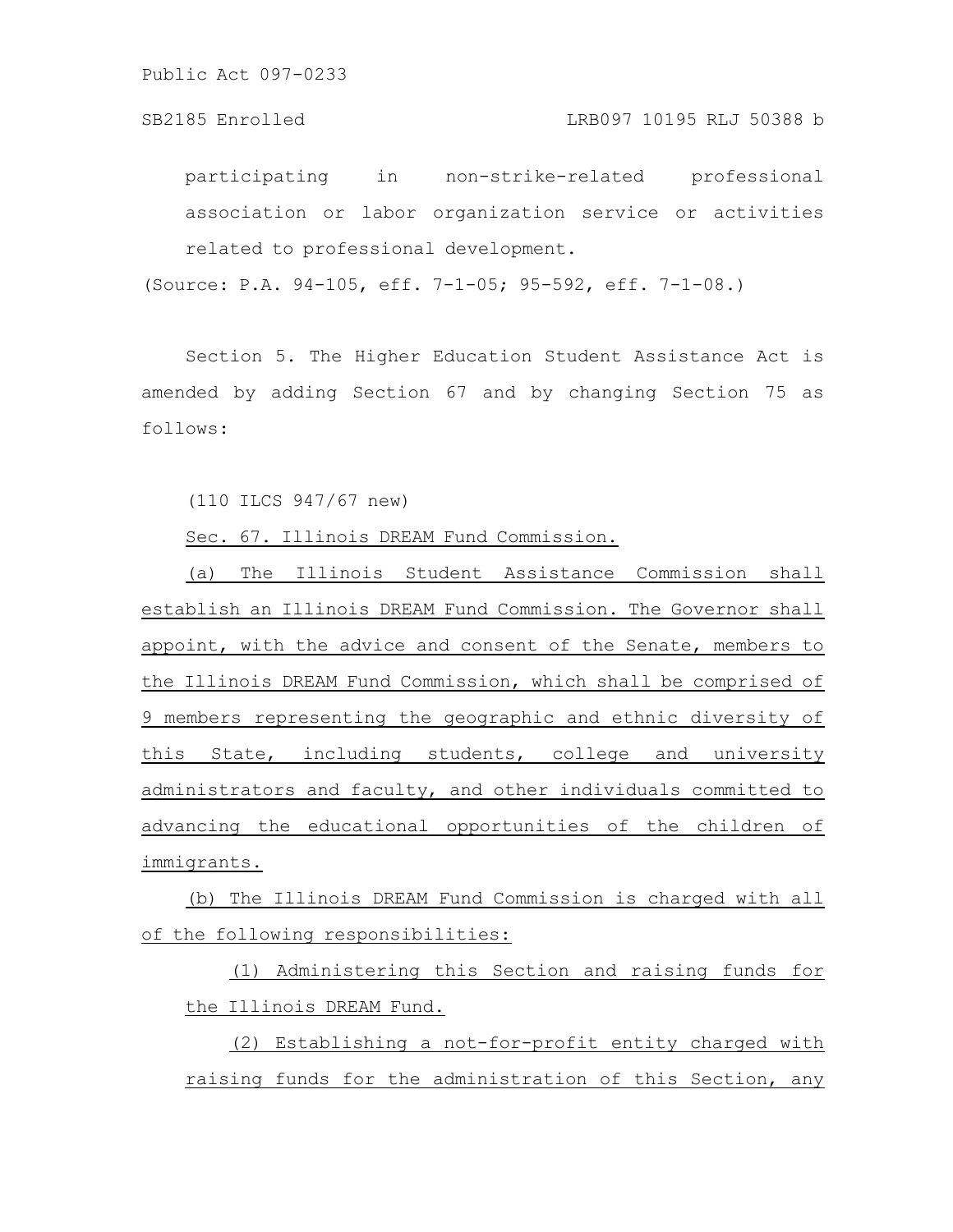educational or training programs the Commission is tasked with administering, and funding scholarships to students who are the children of immigrants to the United States.

(3) Publicizing the availability of scholarships from the Illinois DREAM Fund.

(4) Selecting the recipients of scholarships funded through the Illinois DREAM Fund.

(5) Researching issues pertaining to the availability of assistance with the costs of higher education for the children of immigrants and other issues regarding access for and the performance of the children of immigrants within higher education.

(6) Overseeing implementation of the other provisions of this amendatory Act of the 97th General Assembly.

(7) Establishing and administering training programs for high school counselors and counselors, admissions officers, and financial aid officers of public institutions of higher education. The training programs shall instruct participants on the educational opportunities available to college-bound students who are the children of immigrants, including, but not limited to, in-state tuition and scholarship programs. The Illinois DREAM Fund Commission may also establish a public awareness campaign regarding educational opportunities available to college bound students who are the children of immigrants. The Illinois DREAM Fund Commission shall establish, by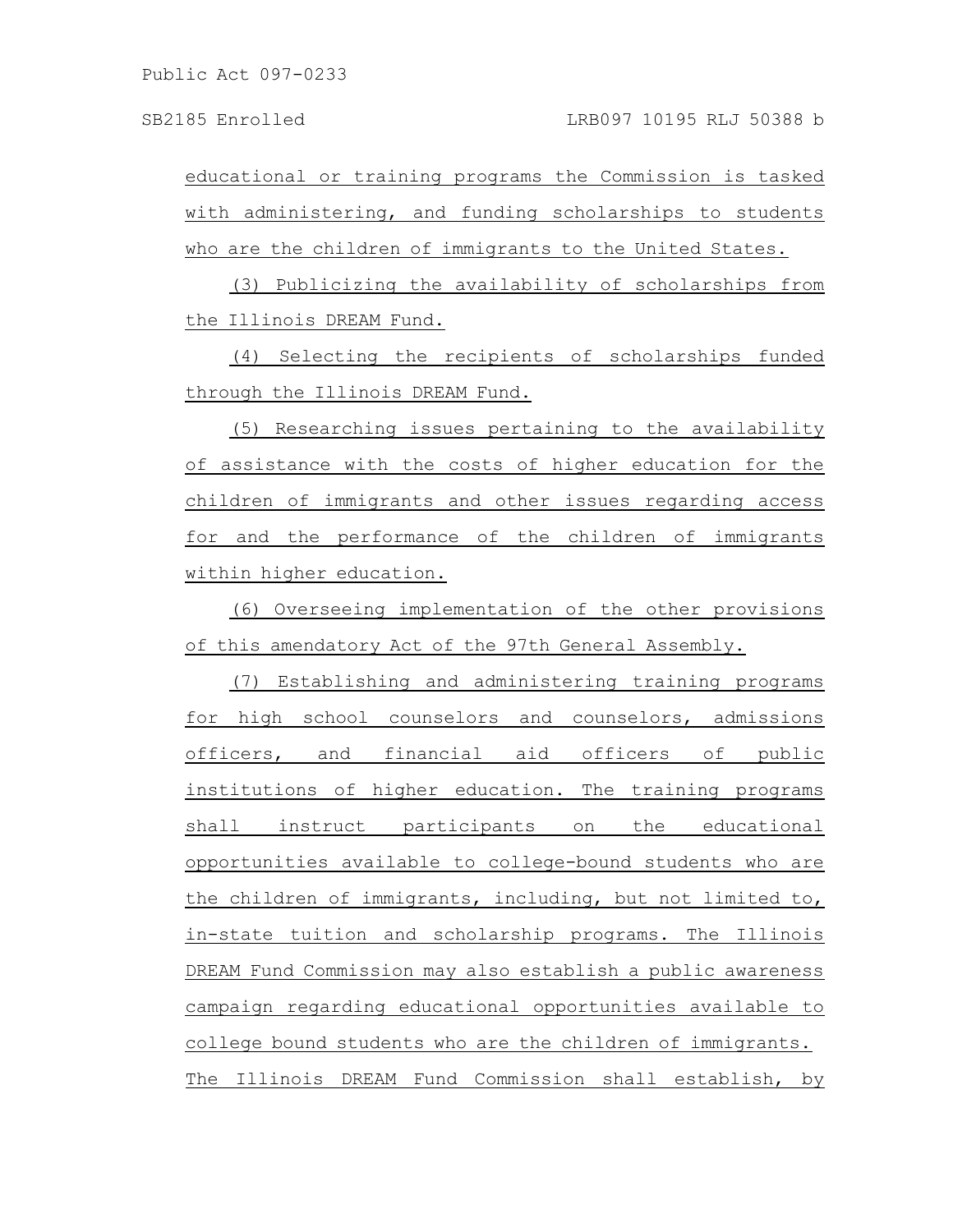rule, procedures for accepting and evaluating applications for scholarships from the children of immigrants and issuing scholarships to selected student applicants.

(c) To receive a scholarship under this Section, a student must meet all of the following qualifications:

(1) Have resided with his or her parents or guardian while attending a public or private high school in this State.

(2) Have graduated from a public or private high school or received the equivalent of a high school diploma in this State.

(3) Have attended school in this State for at least 3 years as of the date he or she graduated from high school or received the equivalent of a high school diploma.

(4) Have at least one parent who immigrated to the United States.

(d) The Illinois Student Assistance Commission shall establish an Illinois DREAM Fund to provide scholarships under this Section. The Illinois DREAM Fund shall be funded entirely from private contributions.

(110 ILCS 947/75)

Sec. 75. College savings programs.

(a) Purpose. The General Assembly finds and hereby declares that for the benefit of the people of the State of Illinois, the conduct and increase of their commerce, the protection and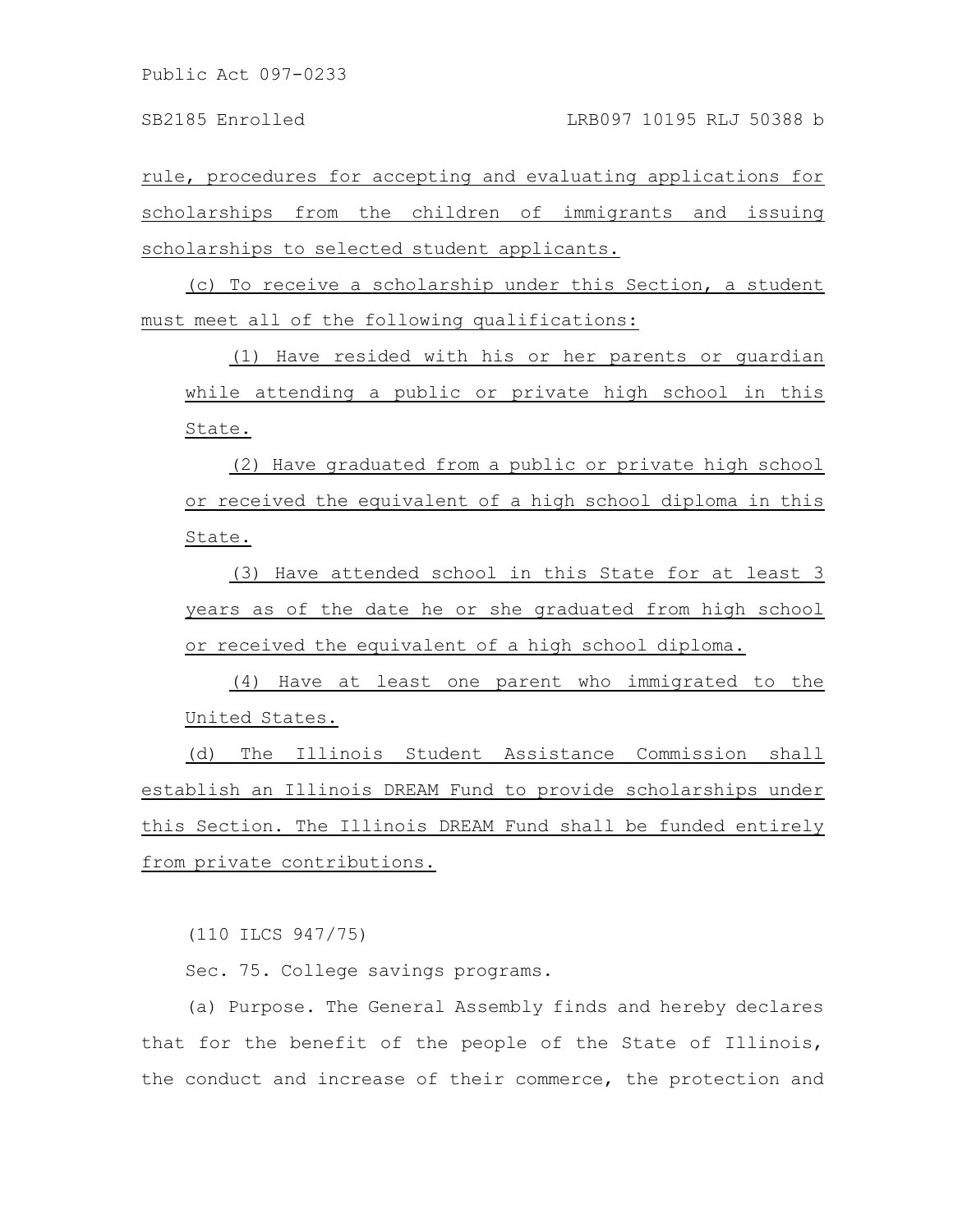enhancement of their welfare, the development of continued prosperity and the improvement of their health and living conditions, it is essential that all citizens with the intellectual ability and motivation be able to obtain a higher education. The General Assembly further finds that rising tuition costs, increasingly restrictive eligibility criteria for existing federal and State student aid programs and other trends in higher education finance have impeded access to a higher education for many middle-income families; and that to remedy these concerns, it is of utmost importance that families be provided with investment alternatives to enhance their financial access to institutions of higher education. It is the intent of this Section to establish College Savings Programs appropriate for families from various income groups, to encourage Illinois families to save and invest in anticipation of their children's education, and to encourage enrollment in institutions of higher education, all in execution of the public policy set forth above and elsewhere in this Act. College Savings Programs established under this Section must be available to any individual with a valid social security number or taxpayer identification number for the benefit of any individual with a valid social security number or taxpayer identification number.

(b) The Commission is authorized to develop and provide a program of college savings instruments to qualifying Illinois residents  $e^{i}$ tizens. The program shall be structured to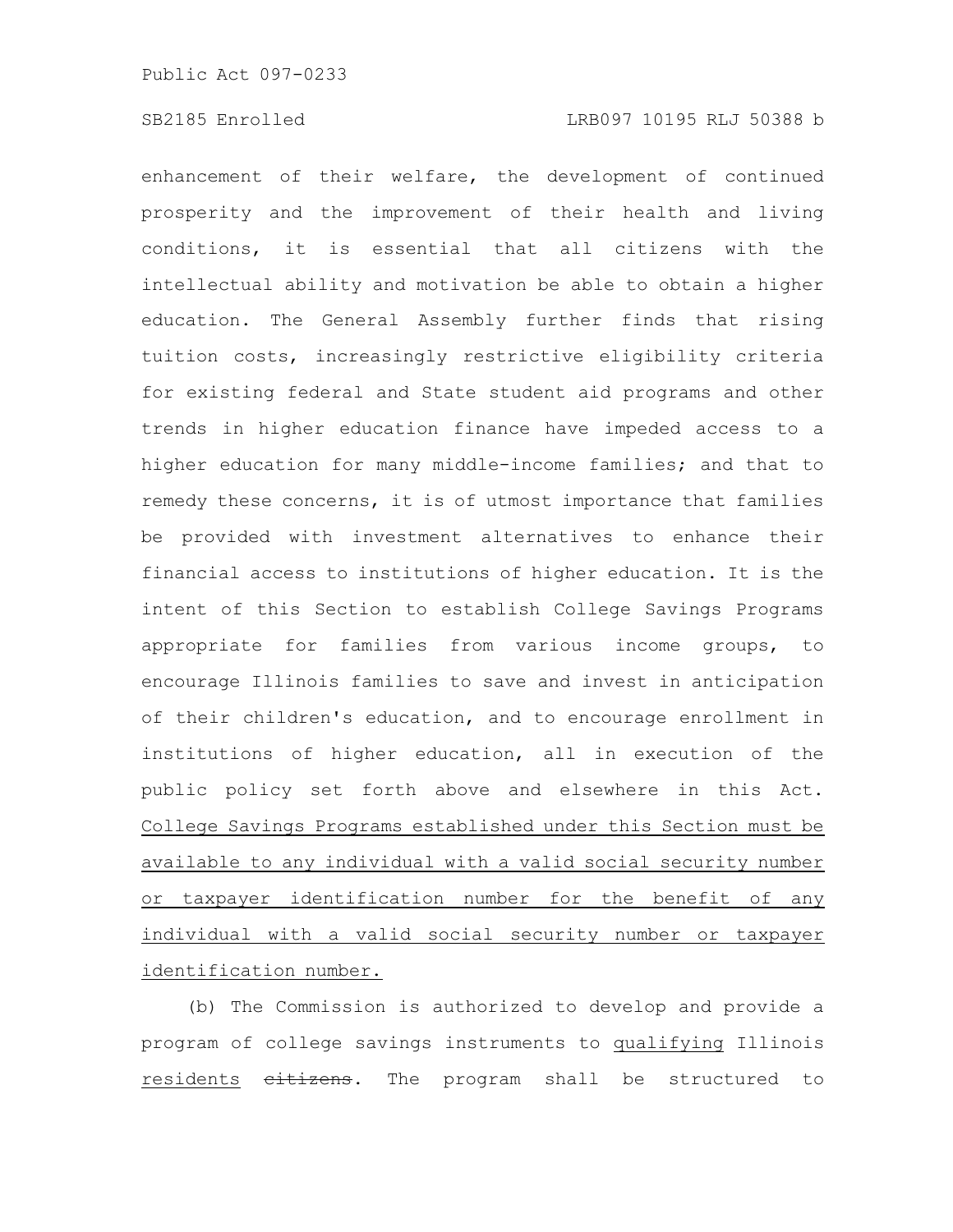# SB2185 Enrolled LRB097 10195 RLJ 50388 b

encourage parents to plan ahead for the college education of their children and to permit the long-term accumulation of savings which can be used to finance the family's share of the cost of a higher education. Income, up to \$2,000 annually per account, which is derived by individuals from investments made in accordance with College Savings Programs established under this Section shall be free from all taxation by the State and its political subdivisions, except for estate, transfer, and inheritance taxes.

(c) The Commission is authorized to contract with private financial institutions and other businesses, individuals, and other appropriate parties to establish and operate the College Savings Programs. The Commission may negotiate contracts with private financial and investment companies, establish College Savings Programs, and monitor the vendors administering the programs in whichever manner the Commission determines is best suited to accomplish the purposes of this Section. The Auditor General shall periodically review the operation of the College Savings Programs and shall advise the Commission and the General Assembly of his findings.

(d) In determining the type of instruments to be offered, the Commission shall consult with, and receive the assistance of, the Illinois Board of Higher Education, the Governor's Office of Management and Budget, the State Board of Investments, the Governor, and other appropriate State agencies and private parties.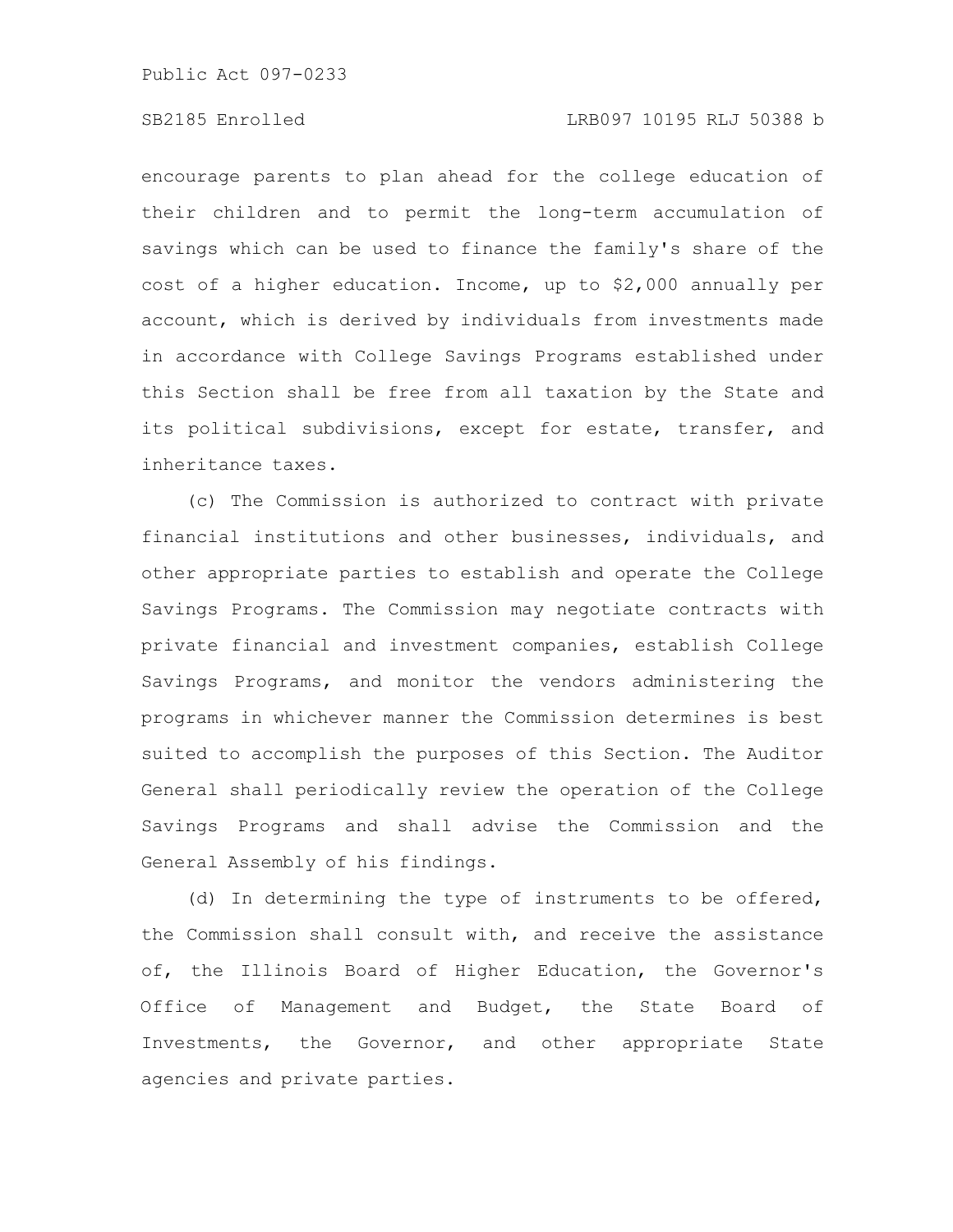(e) The Commission shall market and promote the College Savings Programs to the citizens of Illinois.

(f) The Commission shall assist the State Comptroller and State Treasurer in establishing a payroll deduction plan through which State employees may participate in the College Savings Programs. The Department of Labor, Department of Employment Security, Department of Revenue, and other appropriate agencies shall assist the Commission in educating Illinois employers about the College Savings Programs, and shall assist the Commission in securing employers' participation in a payroll deduction plan and other initiatives which maximize participation in the College Savings Programs.

(g) The Commission shall examine means by which the State, through a series of matching contributions or other incentives, may most effectively encourage Illinois families to participate in the College Savings Programs. The Commission shall report its conclusions and recommendations to the Governor and General Assembly no later than February 15, 1990.

(h) The College Savings Programs established pursuant to this Section shall not be subject to the provisions of the Illinois Administrative Procedure Act. The Commission shall provide that appropriate disclosures are provided to all citizens who participate in the College Savings Programs. (Source: P.A. 94-793, eff. 5-19-06.)

Section 10. The Illinois Prepaid Tuition Act is amended by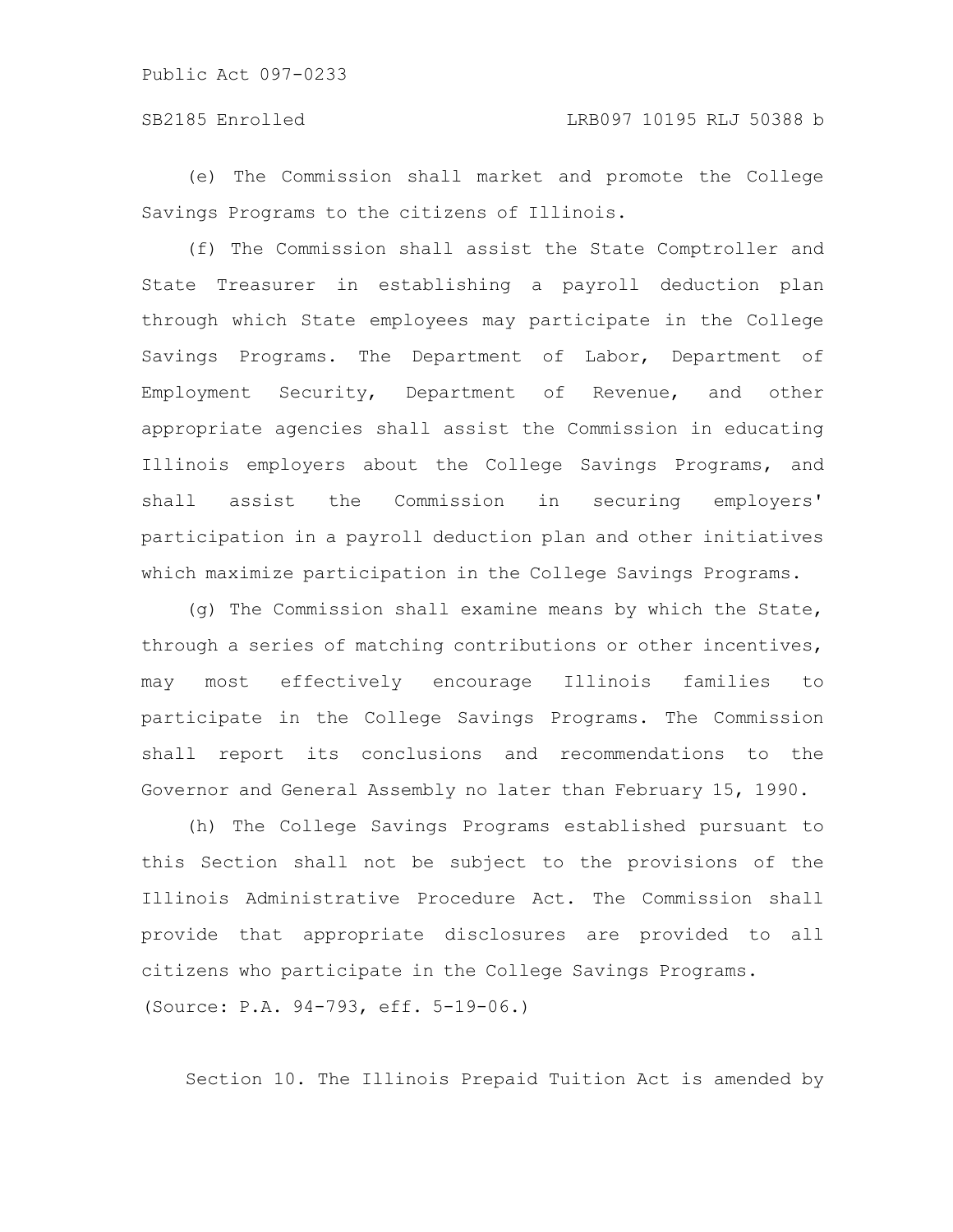changing Section 45 as follows:

(110 ILCS 979/45)

Sec. 45. Illinois prepaid tuition contracts.

(a) The Commission may enter into an Illinois prepaid tuition contract with a purchaser under which the Commission contracts on behalf of the State to pay full tuition and mandatory fees at an Illinois public university or Illinois community college for a qualified beneficiary to attend the eligible institution to which the qualified beneficiary is admitted. Each contract shall contain terms, conditions, and provisions that the Commission determines to be necessary for ensuring the educational objectives and sustainable financial viability of the Illinois prepaid tuition program.

(b) Each contract shall have one designated purchaser and one designated qualified beneficiary. Unless otherwise specified in the contract, the purchaser owns the contract and retains any tax liability for its assets only until the first distribution of benefits. Contracts shall be purchased in units of 15 credit hours.

(c) Without exception, benefits may be received by a qualified beneficiary of an Illinois prepaid tuition contract no earlier than 3 years from the date the contract is purchased.

(d) A prepaid tuition contract shall contain, but is not limited to, provisions for (i) refunds or withdrawals in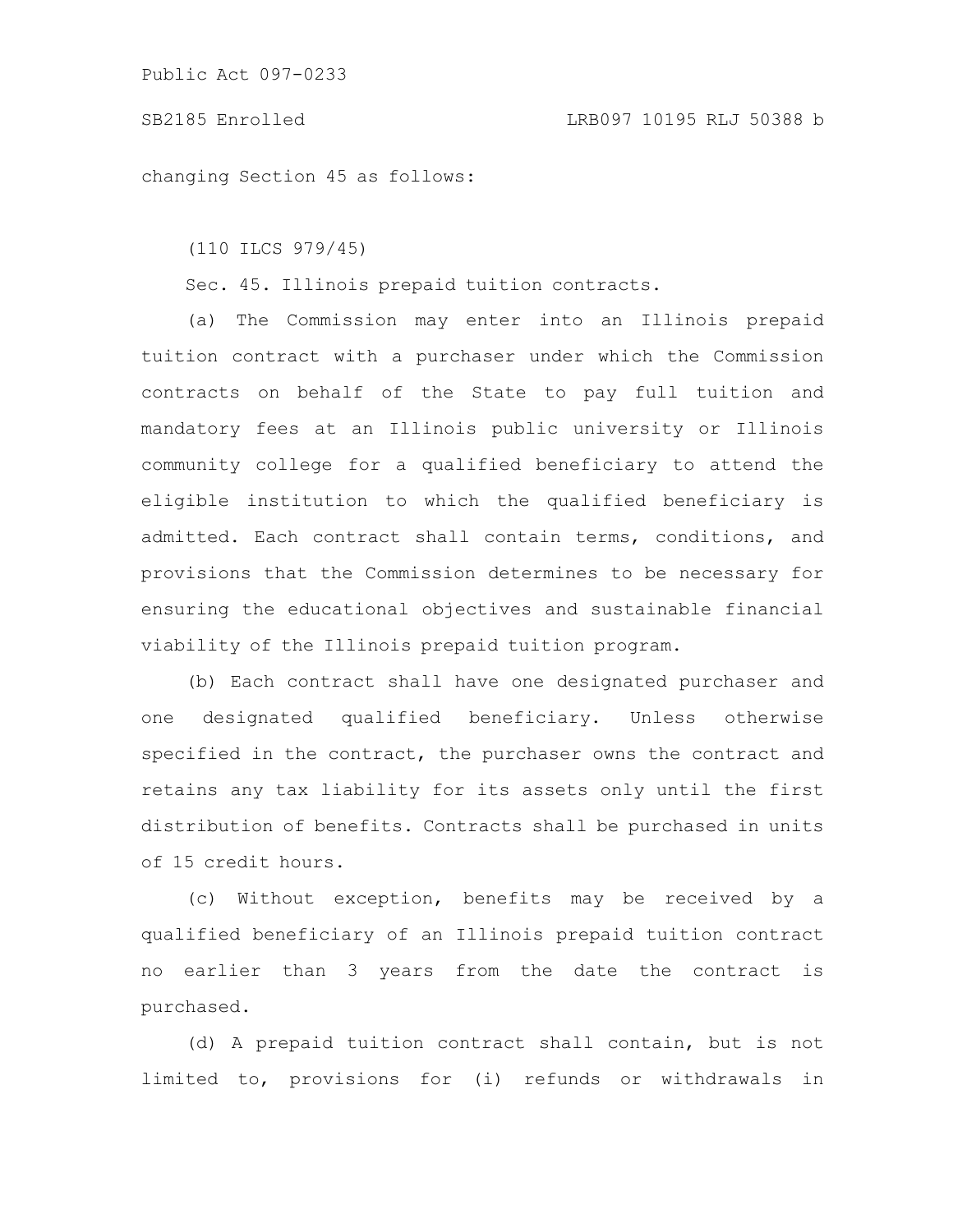certain circumstances, with or without interest or penalties; (ii) conversion of the contract at the time of distribution from accrued prepayment value at one type of eligible institution to the accrued prepayment value at a different type of eligible institution; (iii) portability of the accrued value of the prepayment value for use at an eligible institution located outside this State; (iv) transferability of the contract benefits within the qualified beneficiary's immediate family; and (v) a specified benefit period during which the contract may be redeemed.

(e) Each Illinois prepaid tuition contract also shall contain, at minimum, all of the following:

(1) The amount of payment or payments and the number of payments required from a purchaser on behalf of a qualified beneficiary.

(2) The terms and conditions under which purchasers shall remit payments, including, but not limited to, the date or dates upon which each payment shall be due.

(3) Provisions for late payment charges and for default.

(4) Provisions for penalty fees payable incident to an authorized withdrawal.

(5) The name, date of birth, and social security number or taxpayer identification number of the qualified beneficiary on whose behalf the contract is drawn and the terms and conditions under which the contract may be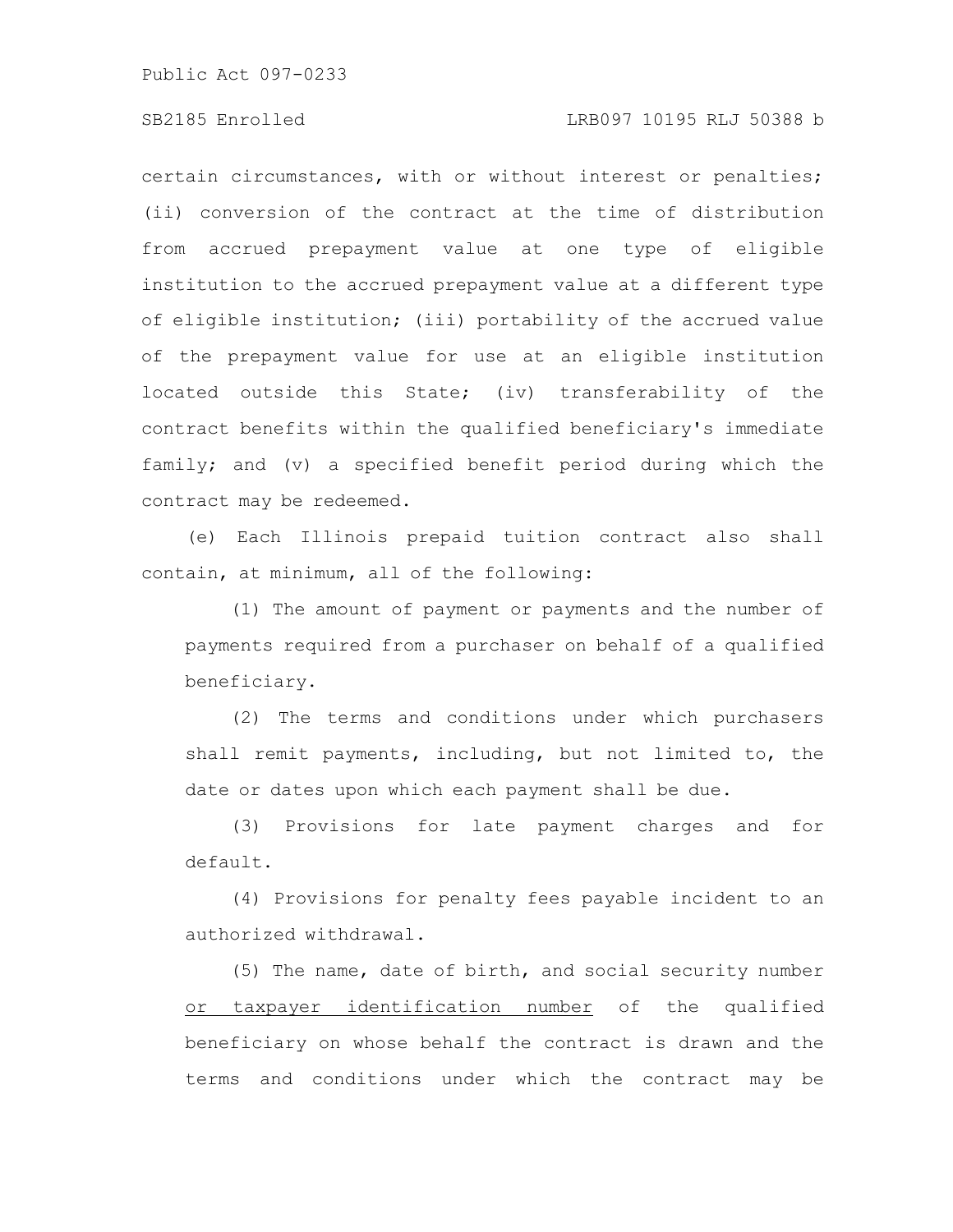transferred to another qualified beneficiary.

(6) The name and social security number or taxpayer identification number of any person who may terminate the contract, together with terms that specify whether the contract may be terminated by the purchaser, the qualified beneficiary, a specific designated person, or any combination of these persons.

(7) The terms and conditions under which a contract may be terminated, the name and social security number or taxpayer identification number of the person entitled to any refund due as a result of the termination of the contract pursuant to those terms and conditions, and the method for determining the amount of a refund.

(8) The time limitations, if any, within which the qualified beneficiary must claim his or her benefits through the program.

(9) Other terms and conditions determined by the Commission to be appropriate.

(f) In addition to the contract provisions set forth in subsection (e), each Illinois prepaid tuition contract shall include:

(1) The number of credit hours contracted by the purchaser.

(2) The type of eligible institution and the prepaid tuition plan toward which the credit hours shall be applied.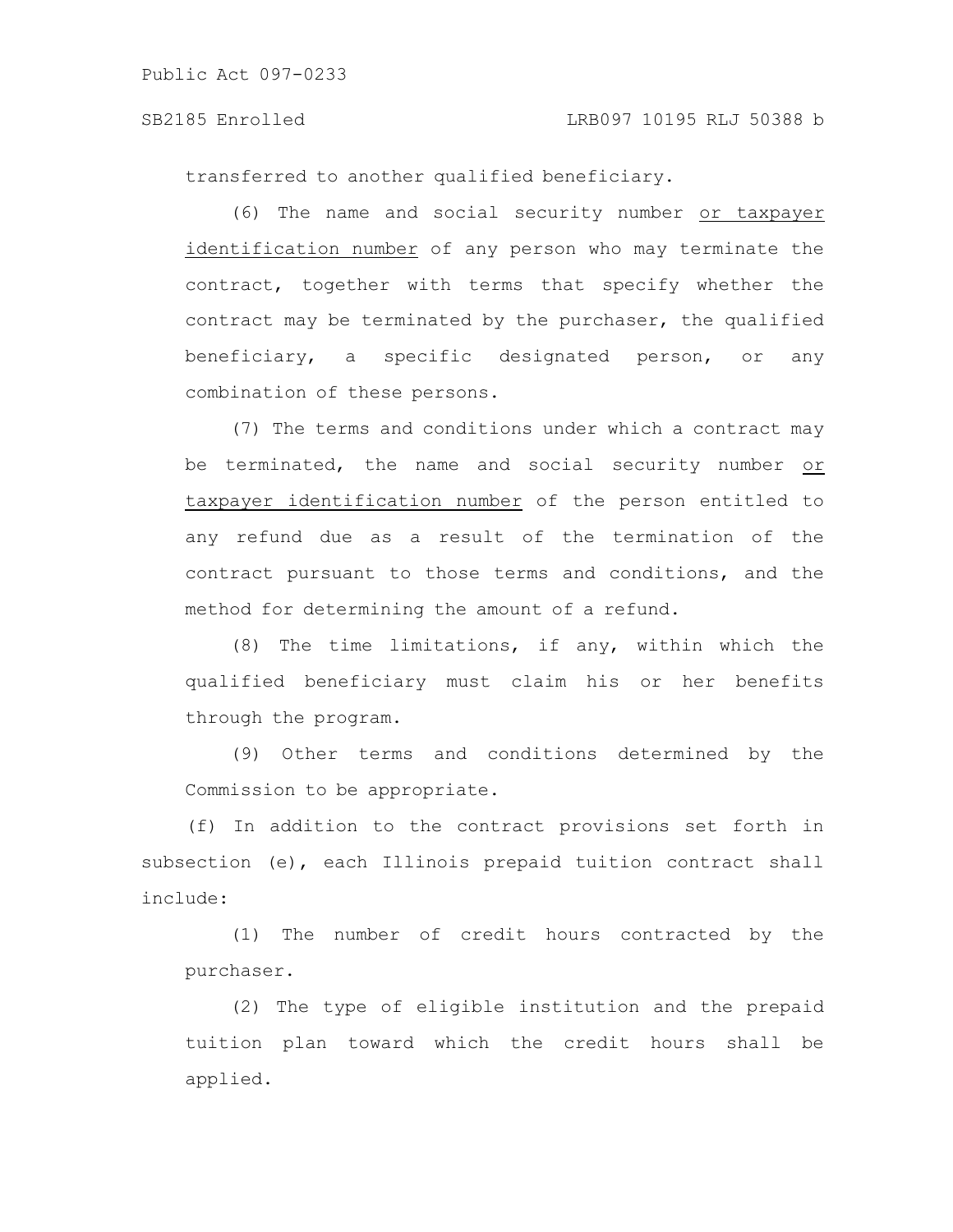### SB2185 Enrolled LRB097 10195 RLJ 50388 b

(3) The explicit contractual obligation of the Commission to the qualified beneficiary to provide a specific number of credit hours of undergraduate instruction at an eligible institution, not to exceed the maximum number of credit hours required for the conference of a degree that corresponds to the plan purchased on behalf of the qualified beneficiary.

(g) The Commission shall indicate by rule the conditions under which refunds are payable to a contract purchaser. Generally, no refund shall exceed the amount paid into the Illinois Prepaid Tuition Trust Fund by the purchaser. In the event that a contract is converted from a Public University Plan described in subsection (j) of this Section to a Community College Plan described in subsection (k) of this Section, the refund amount shall be reduced by the amount transferred to the Illinois community college on behalf of the qualified beneficiary. Except where the Commission may otherwise rule, refunds may exceed the amount paid into the Illinois Prepaid Tuition Trust Fund only under the following circumstances:

(1) If the qualified beneficiary is awarded a grant or scholarship at a public institution of higher education, the terms of which duplicate the benefits included in the Illinois prepaid tuition contract, then moneys paid for the purchase of the contract shall be returned to the purchaser, upon request, in semester installments that coincide with the matriculation by the qualified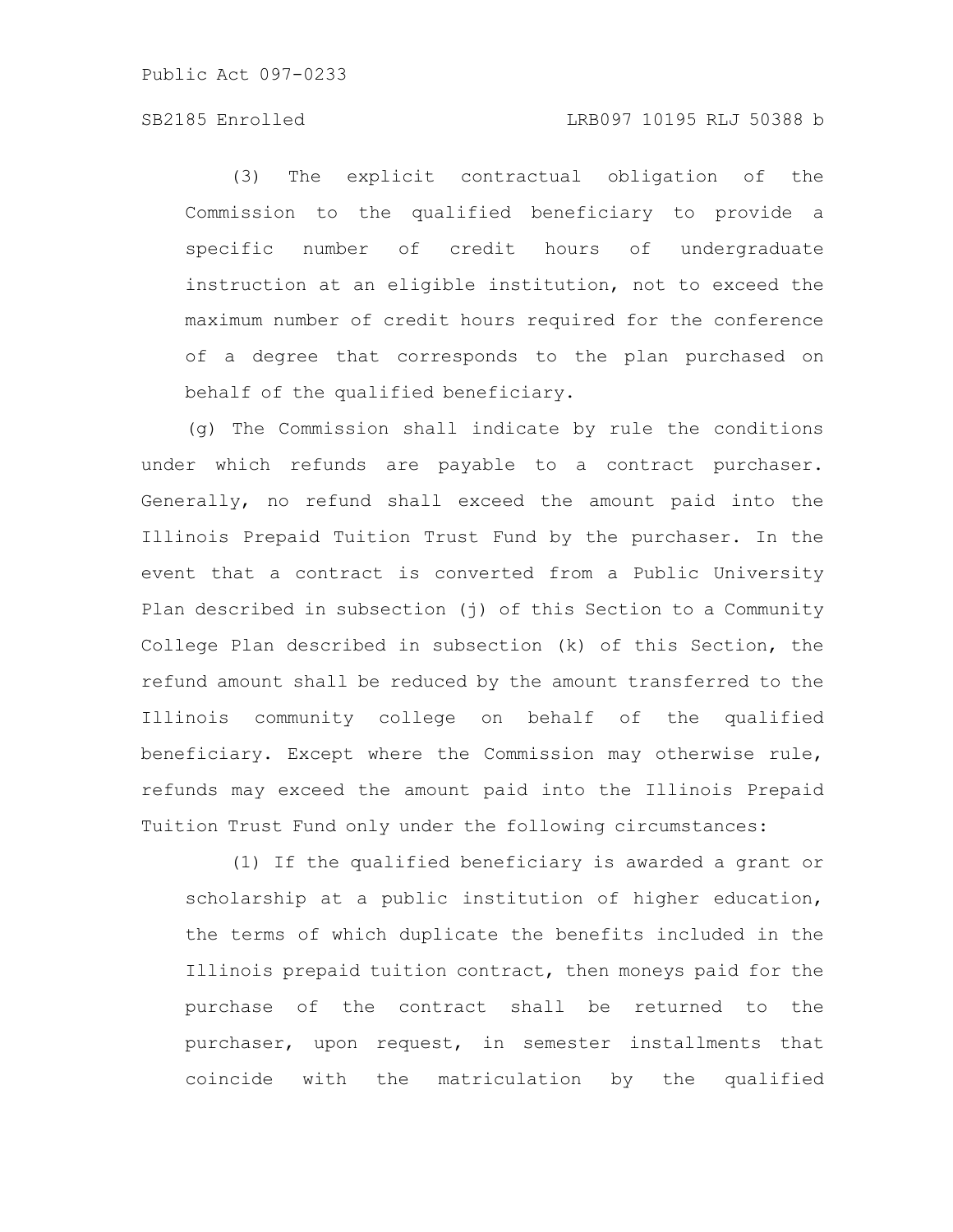beneficiary, in an amount equal to the current cost of tuition and mandatory fees at the public institution of higher education where the qualified beneficiary is enrolled.

(1.5) If the qualified beneficiary is awarded a grant or scholarship while enrolled at either an eligible nonpublic institution of higher education or an eligible public or private out-of-state higher education institution, the terms of which duplicate the benefits included in the Illinois prepaid tuition contract, then money paid for the purchase of the contract shall be returned to the purchaser, upon request, in semester installments that coincide with the matriculation by the qualified beneficiary. The amount paid shall not exceed the current average mean-weighted credit hour value of the registration fees purchased under the contract.

(2) In the event of the death or total disability of the qualified beneficiary, moneys paid for the purchase of the Illinois prepaid tuition contract shall be returned to the purchaser together with all accrued earnings.

(3) If an Illinois prepaid tuition contract is converted from a Public University Plan to a Community College Plan, then the amount refunded shall be the value of the original Illinois prepaid tuition contract minus the value of the contract after conversion.

No refund shall be authorized under an Illinois prepaid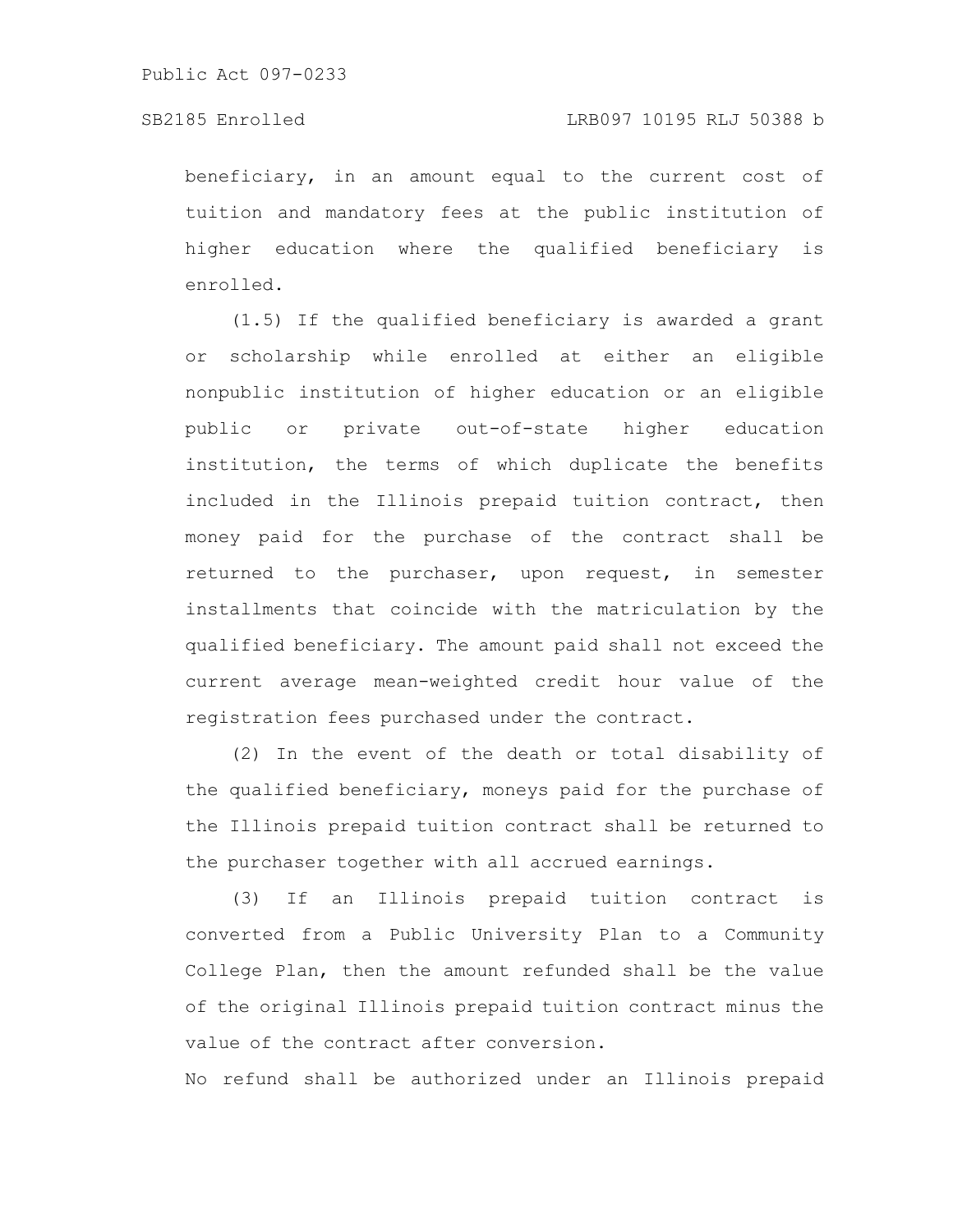tuition contract for any semester partially attended but not completed.

The Commission, by rule, shall set forth specific procedures for making contract payments in conjunction with grants and scholarships awarded to contract beneficiaries.

Moneys paid into or out of the Illinois Prepaid Tuition Trust Fund by or on behalf of the purchaser or the qualified beneficiary of an Illinois prepaid tuition contract are exempt from all claims of creditors of the purchaser or beneficiary, so long as the contract has not been terminated.

The State or any State agency, county, municipality, or other political subdivision, by contract or collective bargaining agreement, may agree with any employee to remit payments toward the purchase of Illinois prepaid tuition contracts through payroll deductions made by the appropriate officer or officers of the entity making the payments. Such payments shall be held and administered in accordance with this Act.

(h) Nothing in this Act shall be construed as a promise or guarantee that a qualified beneficiary will be admitted to an eligible institution or to a particular eligible institution, will be allowed to continue enrollment at an eligible institution after admission, or will be graduated from an eligible institution.

(i) The Commission shall develop and make prepaid tuition contracts available under a minimum of at least 2 independent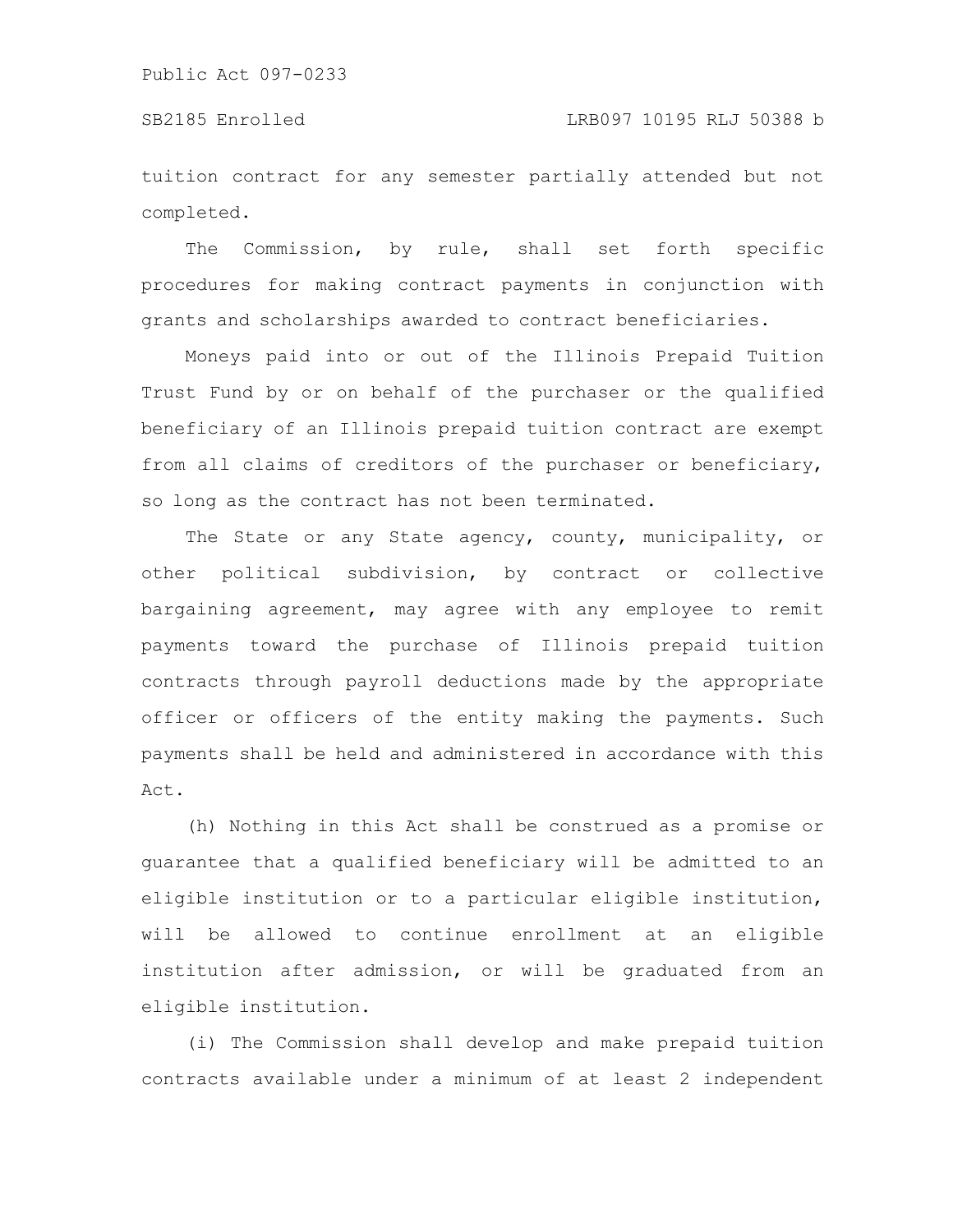plans to be known as the Public University Plan and the Community College Plan.

Contracts shall be purchased in units of 15 credit hours at either an Illinois public university or an Illinois community college. The minimum purchase amount per qualified beneficiary shall be one unit or 15 credit hours. The maximum purchase amount shall be 9 units (or 135 credit hours) for the Public University Plan and 4 units (or 60 credit hours) for the Community College Plan.

(j) Public University Plan. Through the Public University Plan, the Illinois prepaid tuition contract shall provide prepaid registration fees, which include full tuition costs as well as mandatory fees, for a specified number of undergraduate credit hours, not to exceed the maximum number of credit hours required for the conference of a baccalaureate degree. In determining the cost of participation in the Public University Plan, the Commission shall reference the combined mean-weighted current registration fees from Illinois public universities.

In the event that a qualified beneficiary for whatever reason chooses to attend an Illinois community college, the qualified beneficiary may convert the average number of credit hours required for the conference of an associate degree from the Public University Plan to the Community College Plan and may retain the remaining Public University Plan credit hours or may request a refund for prepaid credit hours in excess of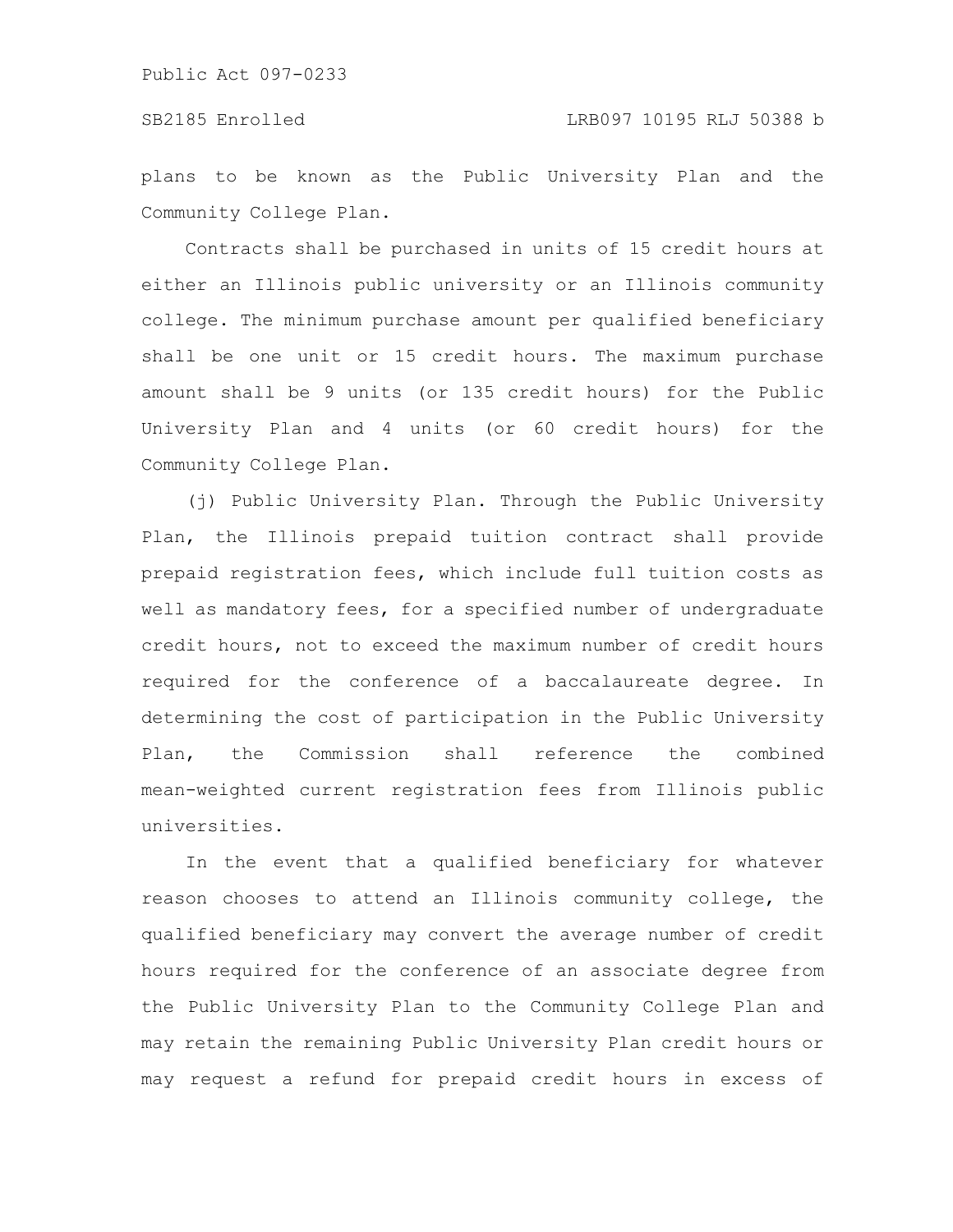those required for conference of an associate degree. In determining the amount of any refund, the Commission also shall recognize the current relative credit hour cost of the 2 plans when making any conversion.

Qualified beneficiaries shall bear the cost of any laboratory or other non-mandatory fees associated with enrollment in specific courses. Qualified beneficiaries who are not Illinois residents shall bear the difference in cost between in-state registration fees guaranteed by the prepaid tuition contract and tuition and other charges assessed upon out-of-state students by the eligible institution.

(k) Community College Plan. Through the Community College Plan, the Illinois prepaid tuition contract shall provide prepaid registration fees, which include full tuition costs as well as mandatory fees, for a specified number of undergraduate credit hours, not to exceed the maximum number of credit hours required for the conference of an associate degree. In determining the cost of participation in the Community College Plan, the Commission shall reference the combined mean-weighted current registration fees from all Illinois community colleges.

In the event that a qualified beneficiary for whatever reason chooses to attend an Illinois public university, the qualified beneficiary's prepaid tuition contract shall be converted for use at that Illinois public university by referencing the current average mean-weighted credit hour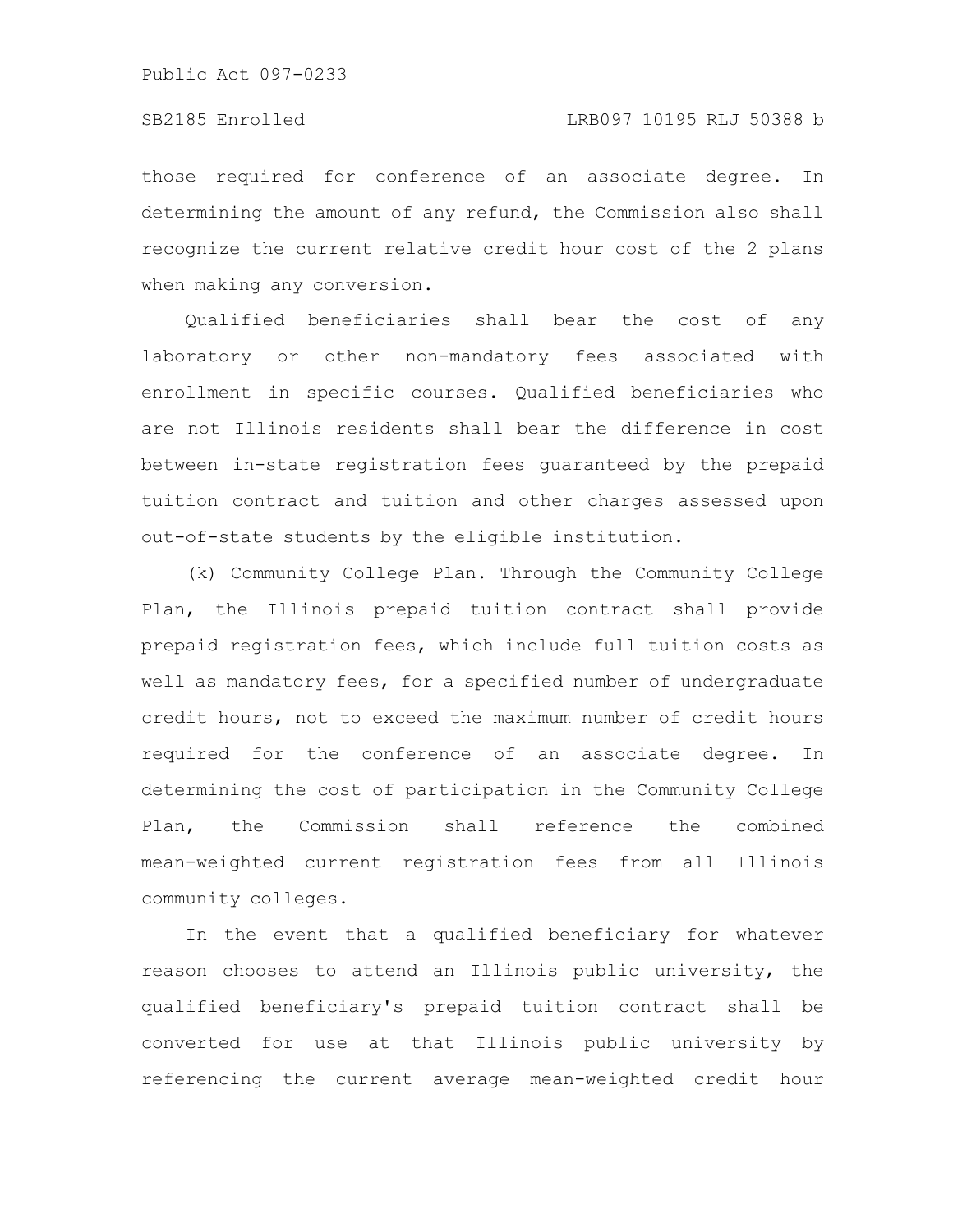value of registration fees at Illinois community colleges relative to the corresponding value of registration fees at Illinois public universities.

Qualified beneficiaries shall bear the cost of any laboratory or other non-mandatory fees associated with enrollment in specific courses. Qualified beneficiaries who are not Illinois residents shall bear the difference in cost between in-state registration fees guaranteed by the prepaid tuition contract and tuition and other charges assessed upon out-of-state students by the eligible institution.

(l) A qualified beneficiary may apply the benefits of any Illinois prepaid tuition contract toward a nonpublic institution of higher education. In the event that a qualified beneficiary for whatever reason chooses to attend a nonpublic institution of higher education, the qualified beneficiary's prepaid tuition contract shall be converted for use at that nonpublic institution of higher education by referencing the current average mean-weighted credit hour value of registration fees purchased under the contract. The Commission shall transfer, or cause to have transferred, this amount, less a transfer fee, to the nonpublic institution on behalf of the beneficiary. In the event that the cost of registration charged to the beneficiary at the nonpublic institution of higher education is less than the aggregate value of the Illinois prepaid tuition contract, any remaining amount shall be transferred in subsequent semesters until the transfer value is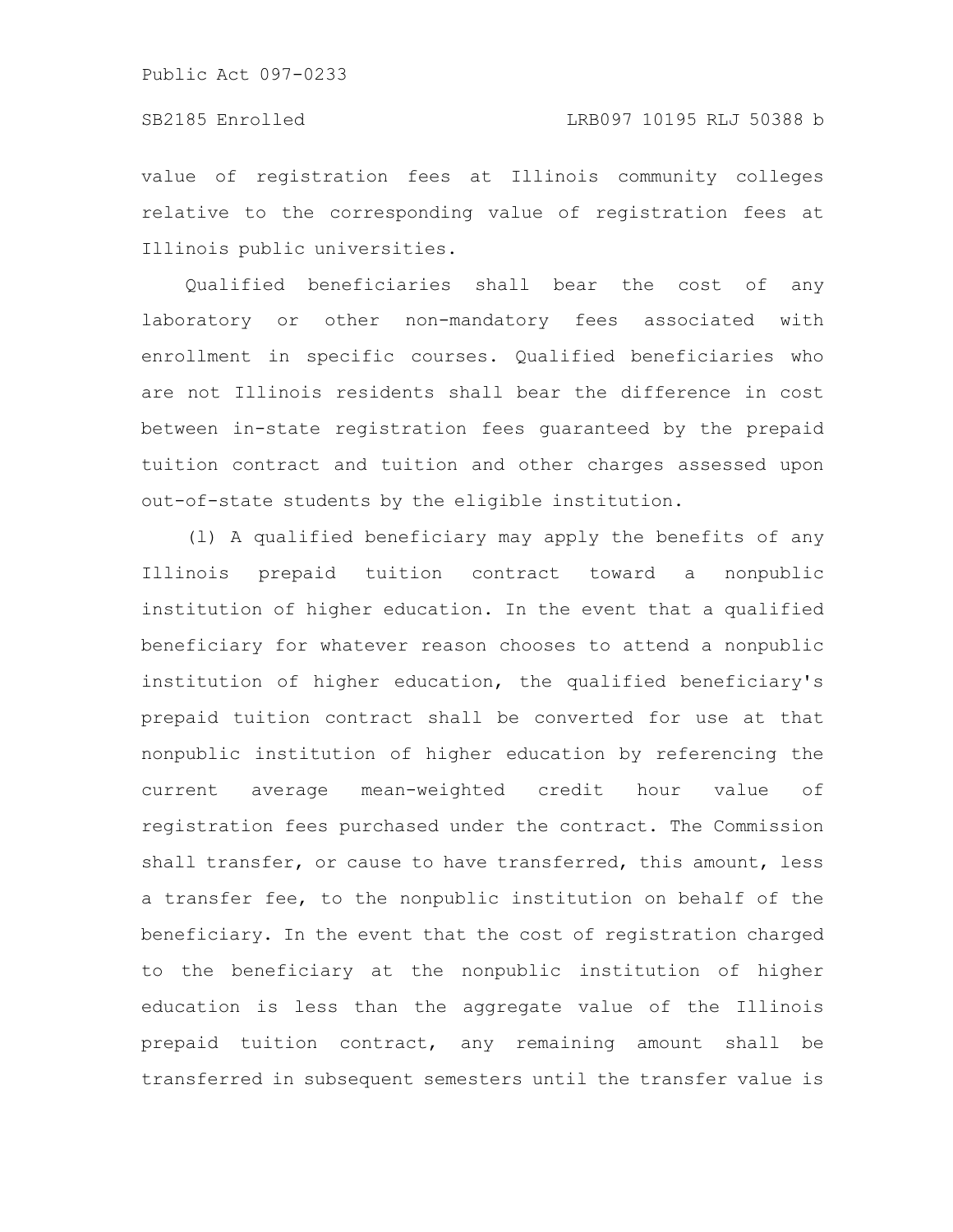fully depleted.

(m) A qualified beneficiary may apply the benefits of any Illinois prepaid tuition contract toward an eligible out-of-state college or university. Institutional eligibility for out-of-state colleges and universities shall be determined by the Commission according to standards substantially equivalent to those for an eligible institution located in this State, as described in the definition of "institution of higher learning" in Section 10 of the Higher Education Student Assistance Act. In the event that a qualified beneficiary for whatever reason chooses to attend an eligible out-of-state college or university, the qualified beneficiary's prepaid tuition contract shall be converted for use at that college or university by referencing the current average mean-weighted credit hour value of registration fees purchased under the contract. The Commission shall transfer, or cause to have transferred, this amount, less a transfer fee, to the college or university on behalf of the beneficiary. In the event that the cost of registration charged to the beneficiary at the eligible out-of-state college or university is less than the aggregate value of the Illinois prepaid tuition contract, any remaining amount shall be transferred in subsequent semesters until the transfer value is fully depleted.

(n) Illinois prepaid tuition contracts may be purchased either by lump sum or by installments. No penalty shall be assessed for early payment of installment contracts.